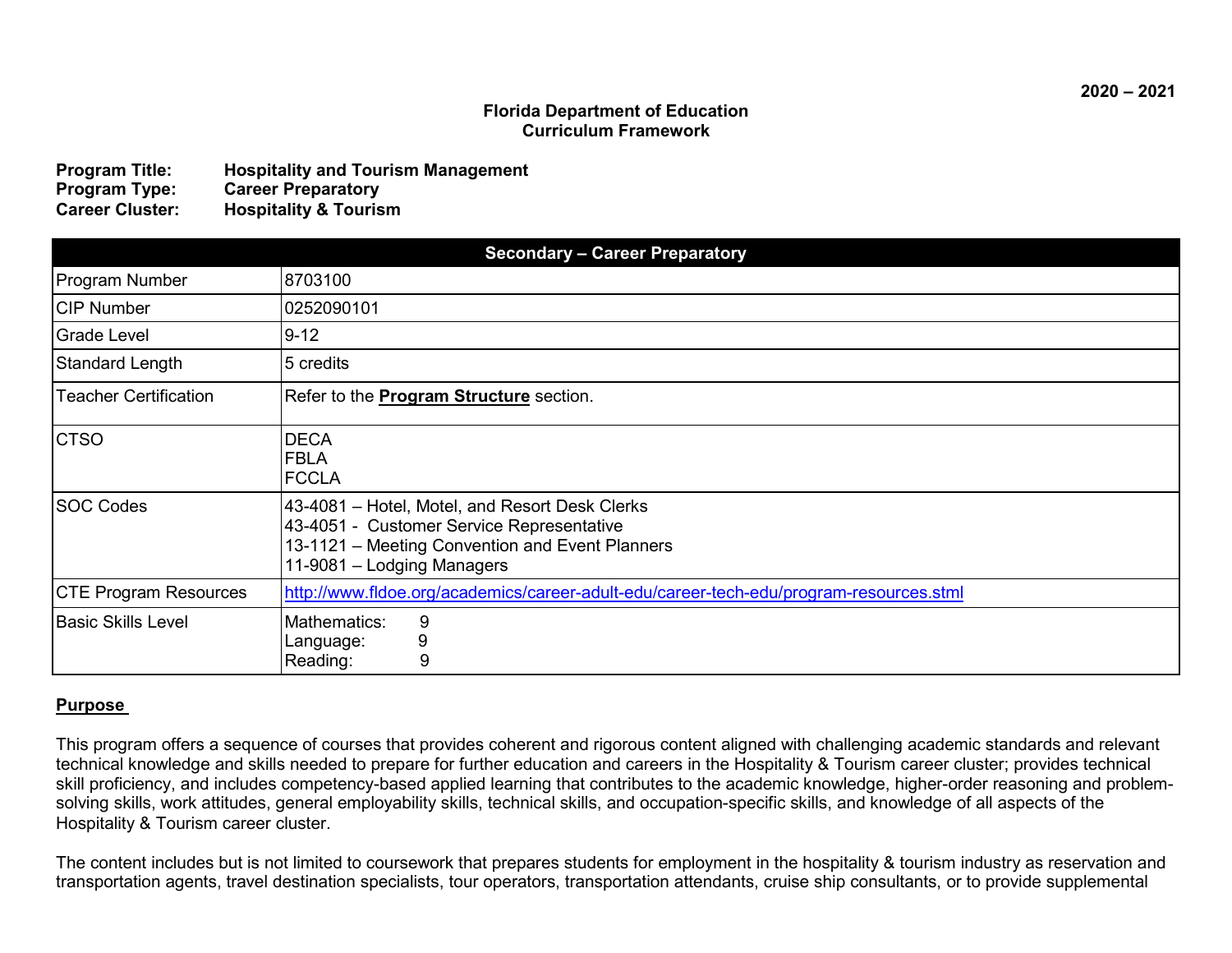training for those persons previously or currently employed in these occupations. This program includes components on planning, management, finance, technical and production skills, underlying principles of technology, labor issues, community issues, and health, safety, and environmental issues. **Additional Information** relevant to this Career and Technical Education (CTE) program is provided at the end of this document.

# **Program Structure**

This program is a planned sequence of instruction consisting of 5 credits.

To teach the course(s) listed below, instructors must hold at least one of the teacher certifications indicated for that course.

The following table illustrates the secondary program structure:

| Course<br><b>Number</b>  | <b>Course Title</b>                                                                                        | <b>Teacher Certification</b>                                                                                                              | Length   | <b>SOC Code</b> | Level          | <b>Graduation</b><br>Requirement |
|--------------------------|------------------------------------------------------------------------------------------------------------|-------------------------------------------------------------------------------------------------------------------------------------------|----------|-----------------|----------------|----------------------------------|
| 8850110                  | Introduction to Hospitality & Tourism                                                                      | <b>FAM CON SCI</b><br><b>HOTEL TRNG 7 G</b><br>MKTG MGMT @7 7 G                                                                           | 1 credit | 43-4081         | $\overline{2}$ |                                  |
| 8703110                  | Technology for Hospitality & Tourism                                                                       | TRANSPORT @77G                                                                                                                            | 1 credit | 43-4051         | $\overline{2}$ |                                  |
| 8703120                  | <b>Hospitality &amp; Tourism Marketing</b><br>Management                                                   | TC COOP ED $@7$<br>BUS ED 1 @2<br>MKTG $1 \textcircled{a}2$                                                                               | 1 credit | 13-1121         | 3              |                                  |
| 8845130<br>or<br>8800420 | Hospitality & Tourism Internship<br>OR.<br><b>Hospitality &amp; Tourism Cooperative</b><br>Education - OJT | ANY CTE FIELD OR<br><b>COVERAGE</b>                                                                                                       | 1 credit | 43-4081         | $\overline{2}$ |                                  |
| 8703130                  | Hospitality & Tourism Entrepreneurship                                                                     | <b>FAM CON SCI</b><br><b>HOTEL TRNG 7 G</b><br>MKTG MGMT @7 7 G<br>TRANSPORT @7 7 G<br>TC COOP ED $@7$<br><b>BUS ED 1 @2</b><br>MKTG 1 @2 | 1 credit | 11-9081         | 3              |                                  |

*(Graduation Requirement Abbreviations- EQ= Equally Rigorous Science, PA= Practical Arts, EC= Economics)*

## **National Standards (NS)**

This program has been aligned to the [National Standards for Family and Consumer Sciences Education](http://nasafacs.org/index.html) developed by the National Association of State Administrators of Family and Consumer Science (NASAFACS). The NASAFACS is an affiliate of the Family and Consumer Science division of the Association for Career and Technical Education (ACTE). The NASAFACS and ACTE are members of the American Association of Family & Consumer Science's (AAFCS) FCS Alliance.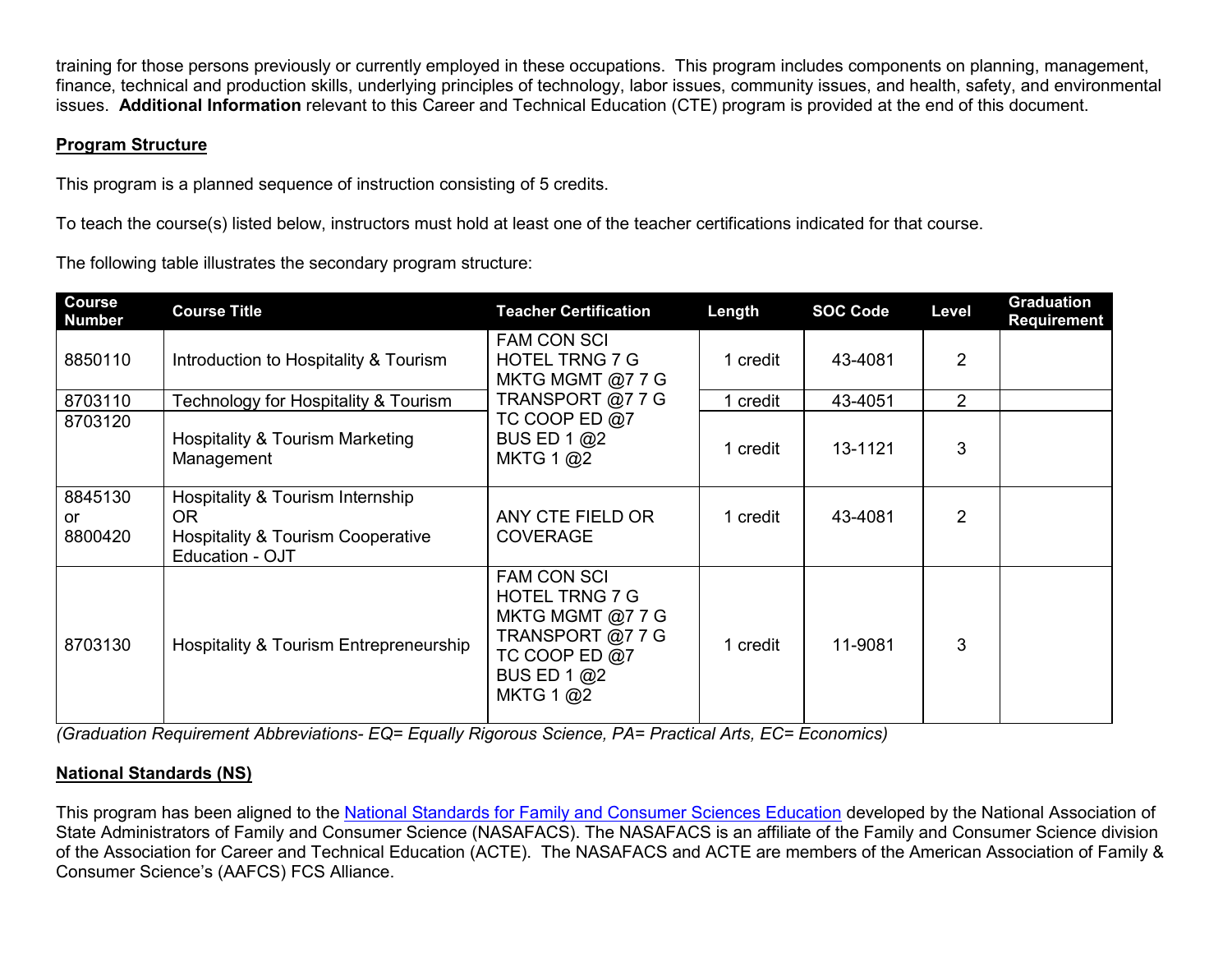### **Common Career Technical Core – Career Ready Practices**

Career Ready Practices describe the career-ready skills that educators should seek to develop in their students. These practices are not exclusive to a Career Pathway, program of study, discipline or level of education. Career Ready Practices should be taught and reinforced in all career exploration and preparation programs with increasingly higher levels of complexity and expectation as a student advances through a program of study.

- 1. Act as a responsible and contributing citizen and employee.
- 2. Apply appropriate academic and technical skills.
- 3. Attend to personal health and financial well-being.
- 4. Communicate clearly, effectively and with reason.
- 5. Consider the environmental, social and economic impacts of decisions.
- 6. Demonstrate creativity and innovation.
- 7. Employ valid and reliable research strategies.
- 8. Utilize critical thinking to make sense of problems and persevere in solving them.
- 9. Model integrity, ethical leadership and effective management.
- 10. Plan education and career path aligned to personal goals.
- 11. Use technology to enhance productivity.
- 12. Work productively in teams while using cultural/global competence.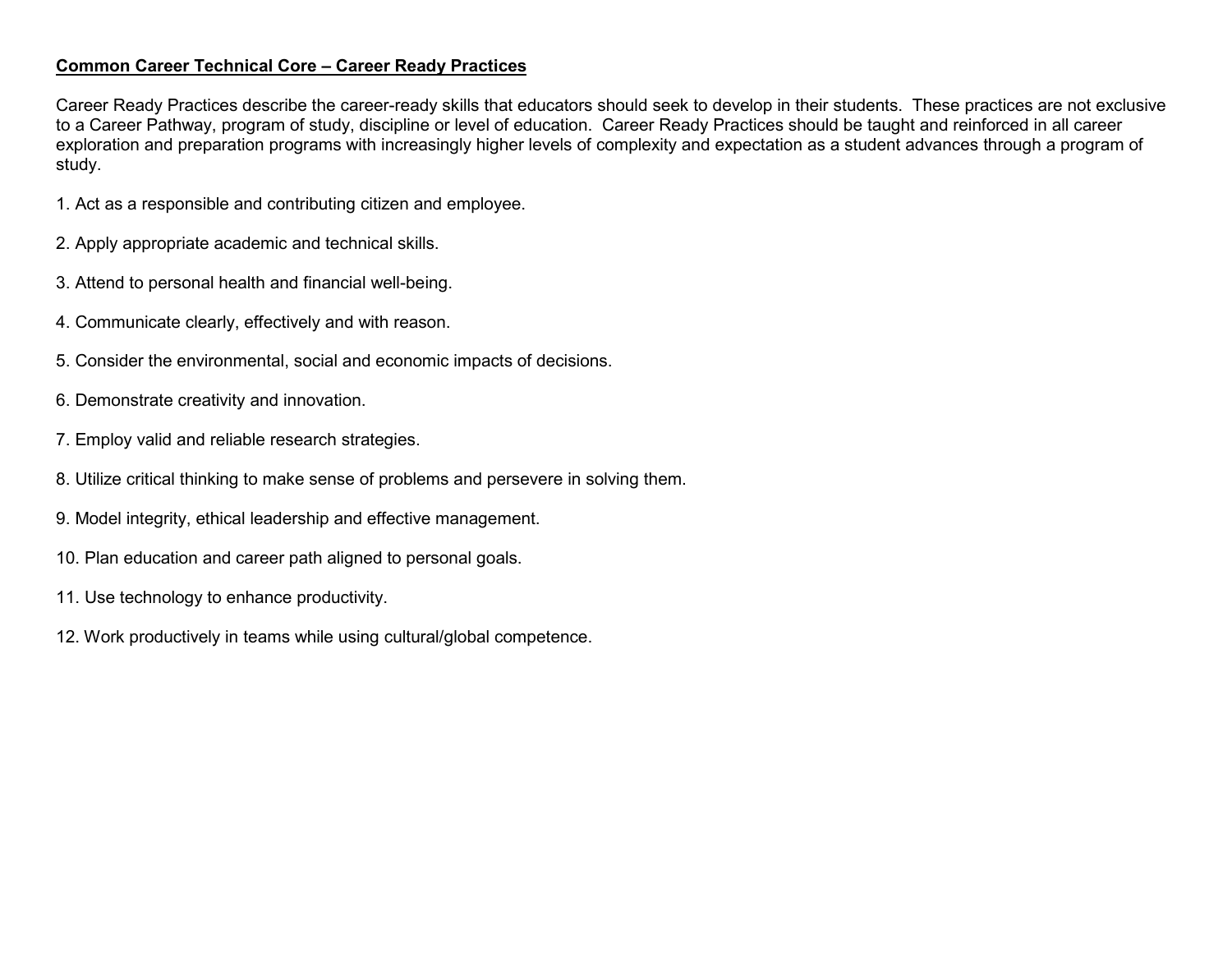## **Standards**

After successfully completing this program, the student will be able to perform the following:

- 01.0 Identify careers in the hospitality and tourism industry.<br>02.0 Research the various aspects of the hospitality and tou
- 02.0 Research the various aspects of the hospitality and tourism industry.<br>03.0 Demonstrate emplovability skills necessary for success in hospitality
- 03.0 Demonstrate employability skills necessary for success in hospitality and tourism occupations.<br>04.0 Examine communication and technology skills in the hospitality and tourism industry.
- Examine communication and technology skills in the hospitality and tourism industry.
- 05.0 Examine the guest cycle process.<br>06.0 Examine economic principles relate
- Examine economic principles relative to the hospitality and tourism industry.
- 07.0 Examine marketing and business fundamentals as they relate to the hospitality and tourism industry.
- 08.0 Recognize mathematical operations related to hospitality and tourism operations.
- 09.0 Identify and describe the organizational structures and operations within various industry properties.
- 10.0 Research conservation and sustainable initiatives in the hospitality industry.
- 11.0 Identify functions of computer reservations systems utilized in the hospitality & tourism industry.
- 12.0 Assess the impact of technology and automation on the travel reservation industry.
- 13.0 Investigate current technology security methods in the hospitality & tourism industry.<br>14.0 Operate computer systems and the internet.
- Operate computer systems and the internet.
- 15.0 Demonstrate an understanding of the guest cycle as it relates to technology.
- 16.0 Apply employability skills necessary for success in the hospitality & tourism industry.
- 17.0 Identify sales techniques and procedures appropriate for use in the hospitality and tourism industry.
- 18.0 Demonstrate sales and customer service skills and techniques in the selling of hospitality & tourism products.
- 19.0 Identify and demonstrate personal and business ethics related to management and marketing.
- 20.0 Apply higher level mathematical skills unique to hospitality & tourism marketing and management plans.
- 21.0 Summarize the value and uses of the internet for hospitality & tourism marketing, including communication and evolving technology.
- 22.0 Compare and contrast the needs of a business vs. leisure traveler.
- 23.0 Demonstrate knowledge and organizational skills related to meetings, conventions, conference travel, and event planning.
- 24.0 Identify and analyze marketing and business fundamentals related to the different industries within the hospitality & tourism industry (i.e.: cruise/air travel/ ground travel/lodging industry/leisure travel/tour packages).
- 25.0 Explain strategies for selling hospitality & tourism products.
- 26.0 Develop a marketing plan and sales promotion tool for hospitality & tourism
- 27.0 Identify and demonstrate management skills needed to succeed in hospitality & tourism.
- 28.0 Demonstrate effective Guest Services Management (GSM) skills.
- 29.0 Identify the financial goal of a hotel or lodging property.
- 30.0 Examine facts and principles related to the branding process.
- 31.0 Explain the value and importance of marketing research.<br>32.0 Compare and contrast franchise vs. corporate owned vs.
- 32.0 Compare and contrast franchise vs. corporate owned vs. private market segments.<br>33.0 Compare and contrast marketing concepts, advertising and public relations.
- 33.0 Compare and contrast marketing concepts, advertising and public relations.
- 34.0 Discuss the value, importance and trends related to internet marketing and social media.
- 35.0 Illustrate effects of climate and geographic locations that affect the marketplace.
- 36.0 Demonstrate communication and human relations skills necessary for success in hospitality and tourism occupations.
- 37.0 Identify federal laws, legislation and regulations related to the hospitality industry.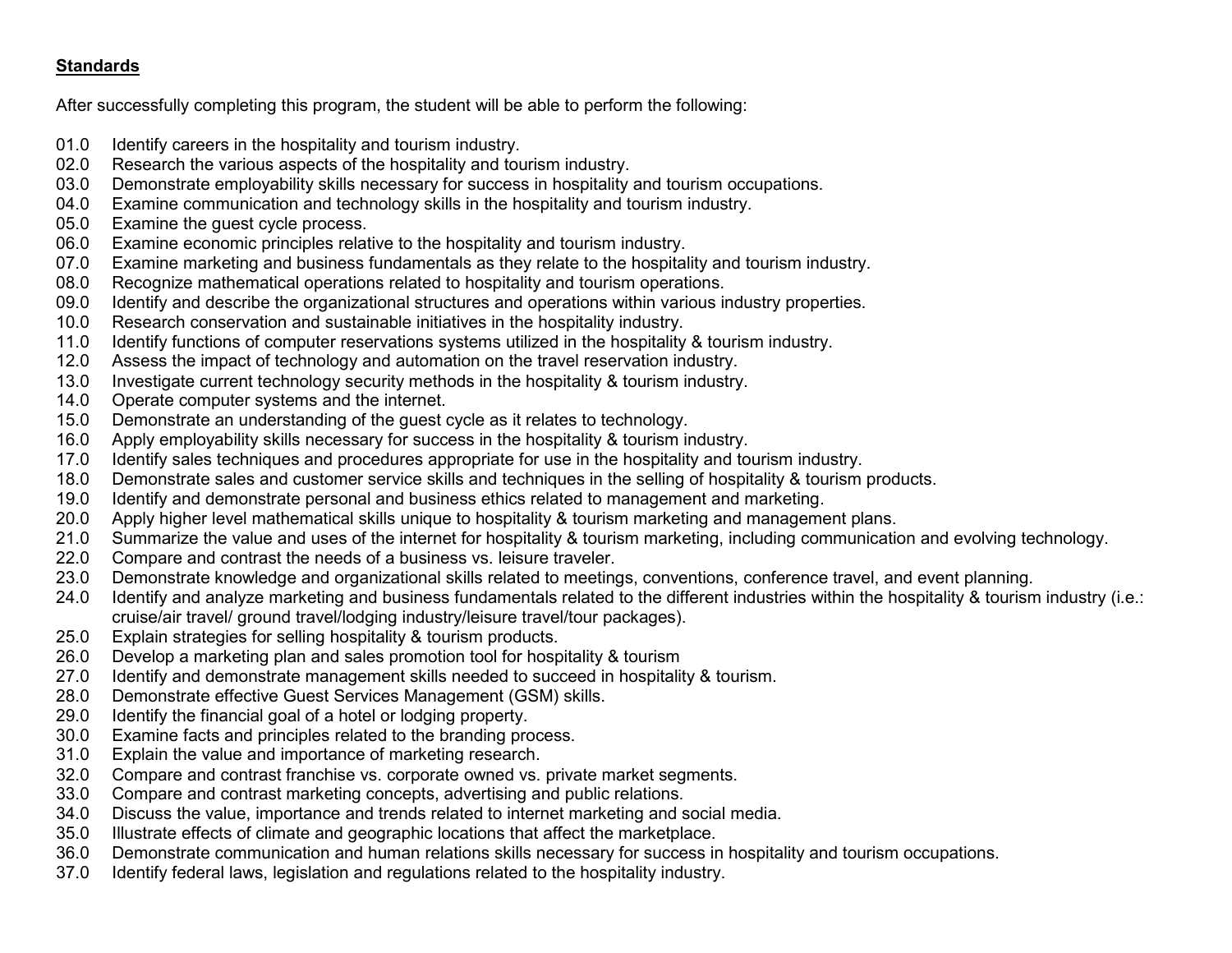- 38.0 Demonstrate an understanding of current conservation and sustainable practices in the hospitality industry.<br>39.0 Exhibit the ability to follow state mandated guidelines for food service.
- Exhibit the ability to follow state mandated guidelines for food service.
- 40.0 Apply safety and sanitation procedures in the handling, processing and storing of food products.<br>41.0 Demonstrate worker safety procedures with food product and processing equipment and facilities
- Demonstrate worker safety procedures with food product and processing equipment and facilities.
- 42.0 Summarize the procedures for food service operations.<br>43.0 Explain the daily sanitation operations of a food service
- 43.0 Explain the daily sanitation operations of a food service facility.<br>44.0 Perform critical iob skills.
- 44.0 Perform critical job skills.<br>45.0 Display professional work
- 45.0 Display professional work habits.<br>46.0 Demonstrate ethical behavior.
- 46.0 Demonstrate ethical behavior.<br>47.0 Perform designated job skills.
- 47.0 Perform designated job skills.<br>48.0 Demonstrate work ethics.
- Demonstrate work ethics.
- 49.0 Apply entrepreneurship skills.
- 50.0 Demonstrate management skills.
- 51.0 Analyze federal, state and local tax regulations and laws in relation to hospitality and tourism entities.
- 52.0 Apply effective verbal and non-verbal communication skills (i.e. written, electronic, conflict resolution).<br>53.0 Demonstrate proficiency with technology and equipment use.
- Demonstrate proficiency with technology and equipment use.
- 54.0 Demonstrate employability skills necessary for success.<br>55.0 Apply customer service skills.
- 55.0 Apply customer service skills.<br>56.0 Display ethical behavior in the
- Display ethical behavior in the workplace.
- 57.0 Describe and demonstrate personnel supervision techniques.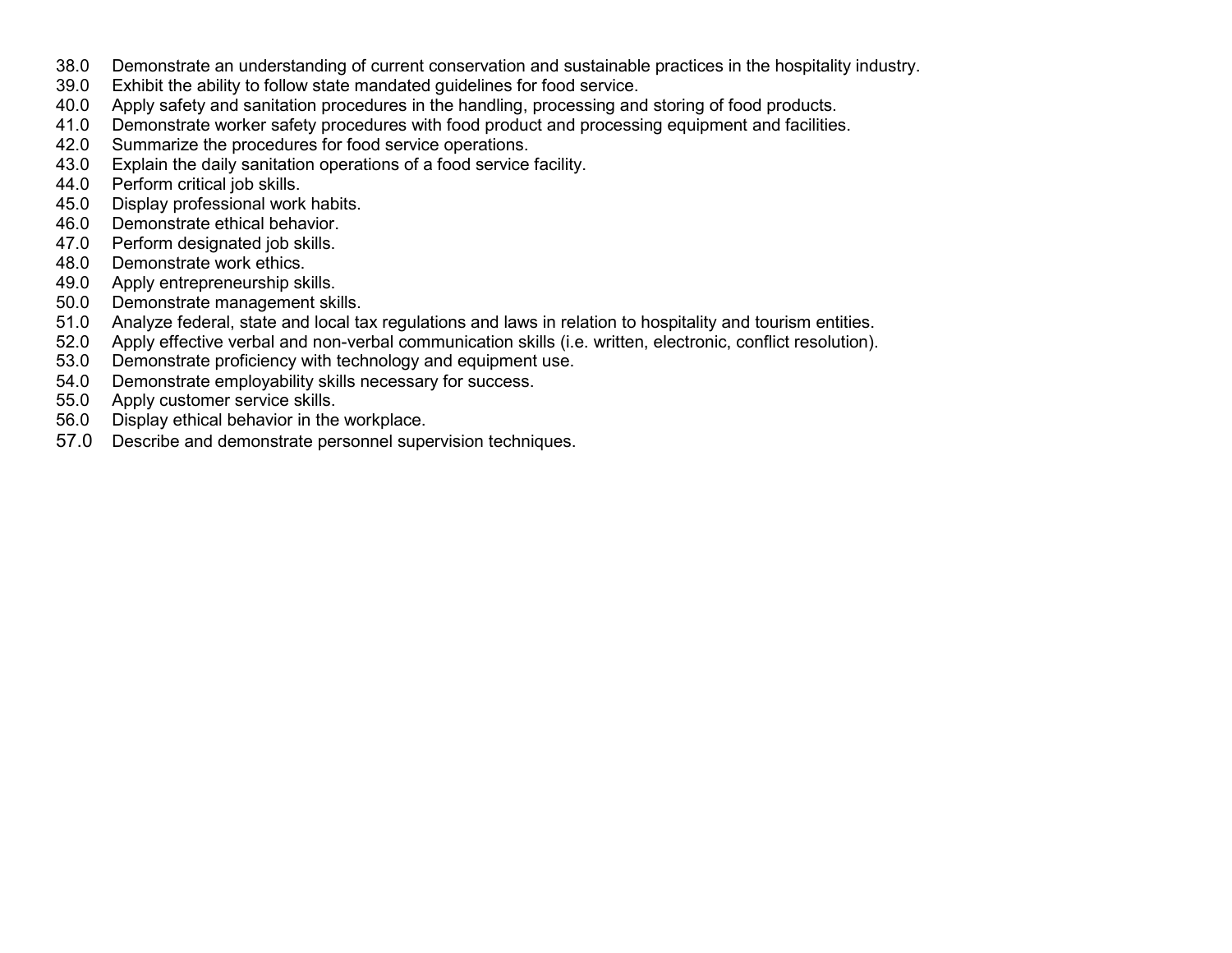**Course Title:** Introduction to Hospitality and Tourism<br> **Course Number:** 8850110 Course Number: 88<br>Course Credit: 1 **Course Credit: 1**

## **Course Description:**

The purpose of this course is to introduce students to the skills necessary for success in the hospitality and tourism industry. Students will also have the opportunity to learn hospitality and tourism terminology and the mathematical, economic, marketing, and sales fundamentals of the industry.

|      |       | <b>CTE Standards and Benchmarks</b>                                                                                                                                                                                                                                                                                                                                                          | <b>NS</b>            |
|------|-------|----------------------------------------------------------------------------------------------------------------------------------------------------------------------------------------------------------------------------------------------------------------------------------------------------------------------------------------------------------------------------------------------|----------------------|
| 01.0 |       | Identify careers in the hospitality and tourism industry. The student will be able to:                                                                                                                                                                                                                                                                                                       |                      |
|      |       | 01.01 List career positions in a variety of hospitality and tourism-related industry components<br>(i.e., ground transportation, cruise, air travel, accommodations, food service, share<br>economy marketing, retail, corporate travel, leisure and recreation travel, conventions<br>and special events, destination marketing organizations, emerging fields and sports<br>venues, etc.). | 10.1.2               |
|      |       | 01.02 Explain duties and responsibilities for the identified hospitality and tourism positions.                                                                                                                                                                                                                                                                                              | $10.1.1$ ;<br>10.1.3 |
|      | 01.03 | Identify skills and knowledge needed by hospitality and tourism professionals.                                                                                                                                                                                                                                                                                                               | $10.1.1$ ;<br>10.1.3 |
|      |       | 01.04 Identify requirements for entry and career advancement by industry component in the<br>hospitality and tourism industry.                                                                                                                                                                                                                                                               | $10.1.2$ ;<br>10.1.3 |
|      | 01.05 | Identify advantages and disadvantages by industry components working in the<br>hospitality and tourism industry.                                                                                                                                                                                                                                                                             | 10.1.2;<br>10.1.5    |
|      |       | 01.06 Complete a self-assessment and analysis of lifestyle goals and aspirations to evaluate<br>for employment suitability in the hospitality and tourism industry.                                                                                                                                                                                                                          | $10.1.2$ ;<br>10.1.5 |
|      | 01.07 | Develop an individualized education and career plan related to the hospitality and<br>tourism industry.                                                                                                                                                                                                                                                                                      | 10.1.3;<br>10.1.5    |
|      | 01.08 | Develop an understanding of terminology and acronyms used the Hospitality & Tourism<br>industry.                                                                                                                                                                                                                                                                                             |                      |
|      | 01.09 | Understand the differences between international, domestic and local hospitality and<br>tourism.                                                                                                                                                                                                                                                                                             |                      |
|      | 01.10 | Identify business, professional, student industry associations and available industry<br>certifications.                                                                                                                                                                                                                                                                                     |                      |
|      |       | 01.11 Represent a career in the hospitality & tourism industry by performance or art                                                                                                                                                                                                                                                                                                         |                      |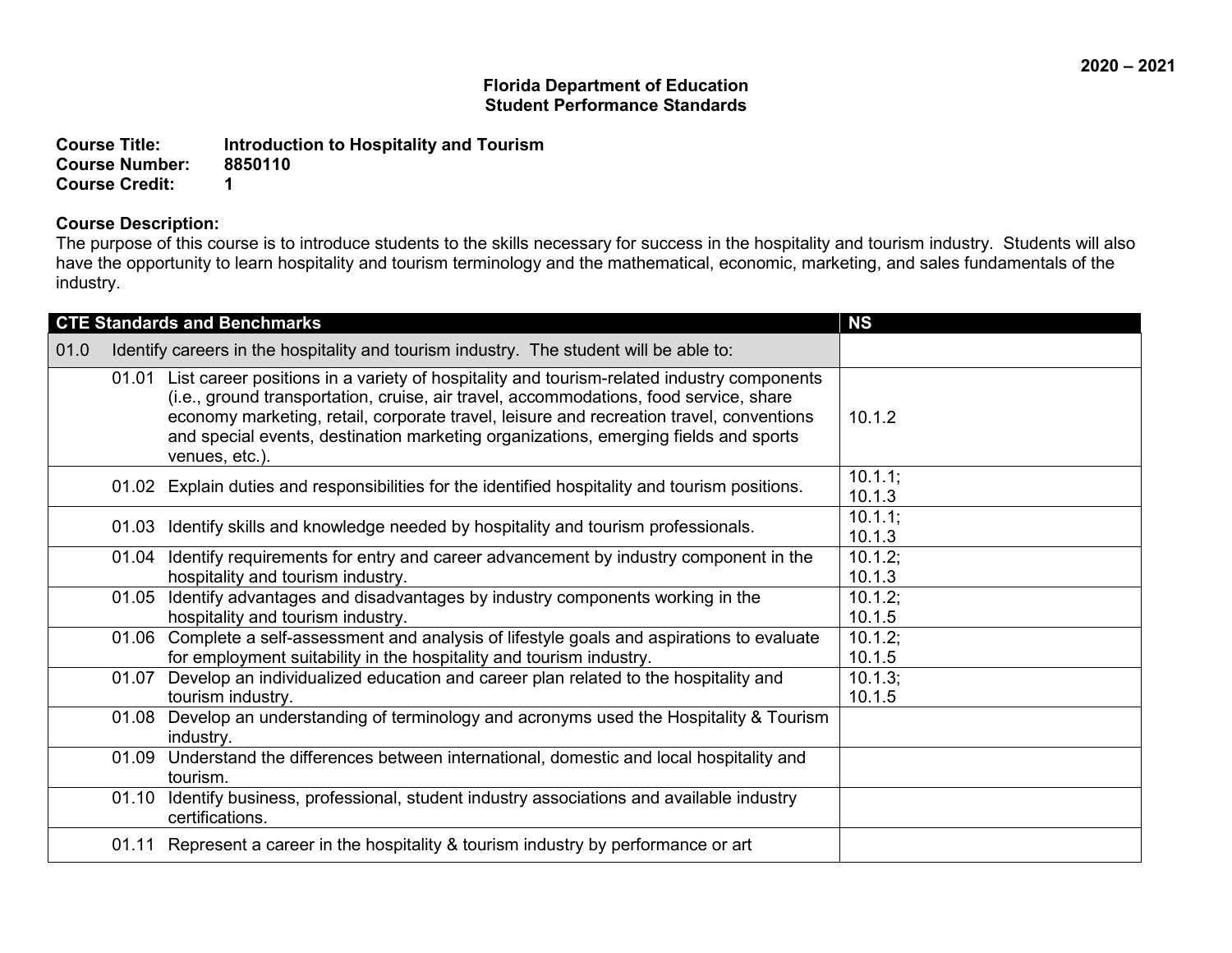|      |       | 01.12 Using media techniques, tools and process communicate trends and aspects in<br>hospitality & tourism industry.                                                                                                              |        |
|------|-------|-----------------------------------------------------------------------------------------------------------------------------------------------------------------------------------------------------------------------------------|--------|
| 02.0 | to:   | Research the various aspects of the hospitality and tourism industry. The student will be able                                                                                                                                    |        |
|      |       | 02.01 Summarize the history and development of the hospitality and tourism industry (i.e.,<br>airline deregulation, highway system, and globalization) as well as the changes and<br>growth the tourism industry has experienced. | 10.1.4 |
|      | 02.02 | Identify the travel documents and security mandates required by travelers for both<br>international/domestic travel and recognize the impact of improper documentation (ie:<br>TSA compliance).                                   |        |
|      | 02.03 | Identify factors that influence a traveler to select a travel destination (e.g., weather,<br>culture, climate, cost, natural resources, travel alerts, and medical factors).                                                      |        |
|      |       | 02.04 Distinguish features of different travel and social media websites.                                                                                                                                                         |        |
|      |       | 02.05 Identify current and emerging trends in the hospitality and tourism industry (e.g.<br>staycations, daycations, ecotourism, share economy vendors, medical tourism).                                                         |        |
|      |       | 02.06 Identify modes and uses of transportation and discuss advantages/disadvantages of<br>each (i.e., ground, air and sea transportation, Uber/Rideshare.).                                                                      |        |
|      |       | 02.07 Identify types of lodging properties and ownership structures (e.g. Air BnB, VRBO,<br>etc.).                                                                                                                                |        |
|      |       | 02.08 Explain factors that affect room rates and package plans (such as seasonality, property<br>management, revenue management, booking engines, events, occupancy percentage,<br>$etc.$ ).                                      |        |
|      | 02.09 | Discuss and identify aspects of the cruise industry and types of cruise ships (luxury,<br>mega, adventure, and river).                                                                                                            |        |
|      |       | 02.10 Identify types of food service operations, emerging trends (ie: home delivery services,<br>Uber Eats, etc.), segments, franchises and ownership structures.                                                                 |        |
|      | 02.11 | Identify components of leisure and business travel in the hospitality and tourism<br>industry, including the role of conventions, sporting events and special events.                                                             |        |
|      |       | 02.12 Explain economic factors that affect the hospitality and tourism industry (i.e., fuel costs,<br>airline industry consolidations, politics, exchange rates, availability of consumer's<br>discretionary money, state tax).   |        |
|      |       | 02.13 Research the official Florida tourism website and local visitor websites; compare them<br>to other state and local visitor sites.                                                                                           |        |
|      |       | 02.14 Use technology applications, tools and artistic skills to promote social and cultural<br>awareness related to industry concerns.                                                                                            |        |
| 03.0 |       | Demonstrate employability skills necessary for success in hospitality and tourism occupations.<br>The student will be able to:                                                                                                    |        |
|      |       | 03.01 Identify and utilize resources used in a job search for a hospitality and tourism related<br>career (e.g., networking with professional organizations, social media, Internet).                                             |        |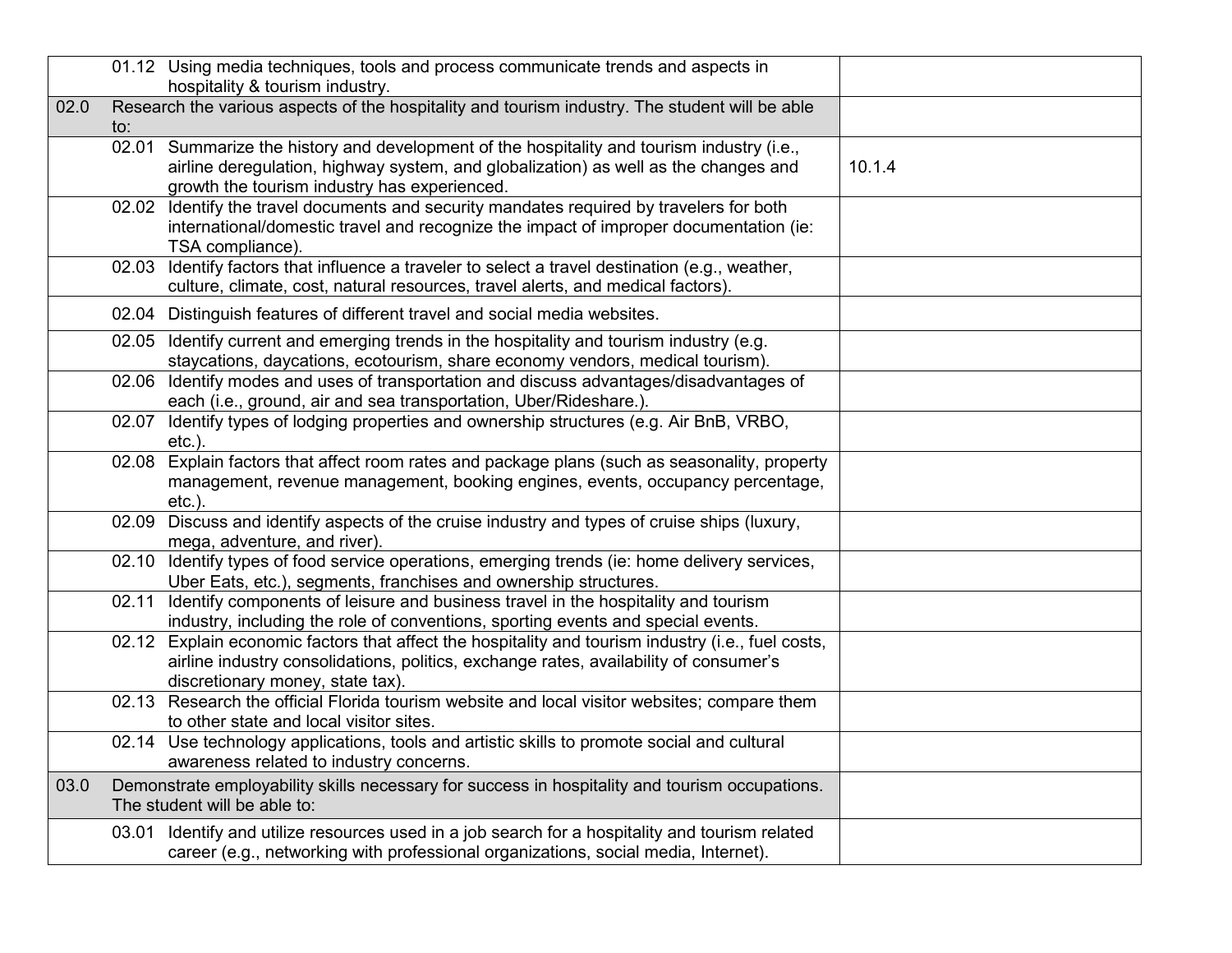|       | 03.02 Participate in a discussion on ways social media may negatively impact job search and<br>career.                                                                                |        |
|-------|---------------------------------------------------------------------------------------------------------------------------------------------------------------------------------------|--------|
| 03.03 | Identify steps in the application process and documents required when applying for<br>employment (e.g., application, references, W-4, I-9).                                           | 10.1.5 |
|       | 03.04 Create a customized resume, cover letter, follow-up, and thank you letters.                                                                                                     |        |
|       | 03.05 Use technology to create and organize a digital professional portfolio (i.e. personal<br>statement, student work and presentations).                                            |        |
|       | 03.06 Identify and demonstrate appropriate dress and grooming for employment.                                                                                                         |        |
| 03.07 | Identify and demonstrate effective interviewing skills to include appropriate responses<br>to common interview questions.                                                             |        |
|       | 03.08 Identify strategies for handling inappropriate interview and application questions.                                                                                             |        |
|       | 03.09 Discuss importance of drug tests and criminal background checks in the application<br>process and how they impact employment.                                                   |        |
| 03.10 | Demonstrate the use of software products as they pertain to the industry (i.e.<br>templates, spreadsheets, customer and vendor databases and industry-related<br>products).           |        |
| 03.11 | Demonstrate time management skills with on-task behavior and self-pacing in<br>accomplishing work assignments.                                                                        |        |
| 03.12 | Identify qualities typically required for career advancement (e.g., productivity,<br>dependability, responsibility).                                                                  |        |
|       | 03.13 Identify qualities necessary to be an effective team player.                                                                                                                    |        |
|       | 03.14 Demonstrate ability to work cooperatively with team members, supervisors, and guests<br>from diverse cultural and socio-economic backgrounds.                                   |        |
| 03.15 | Identify sensitive workplace issues and laws that regulate them (e.g., gender equity,<br>cultural diversity, professional ethics, sexual harassment, disability, age discrimination). |        |
|       | 03.16 Identify, define, and demonstrate professional interpersonal skills and personality traits.                                                                                     | 10.3.2 |
| 03.17 | Demonstrate ability to use creative problem-solving, decision-making, and critical-<br>thinking strategies and accept feedback/constructive criticism.                                | 10.3.5 |
| 03.18 | Compare & contrast appropriate/inappropriate workplace social behavior and work<br>ethics.                                                                                            |        |
| 03.19 | Explain importance of maintaining confidentiality of business matters                                                                                                                 |        |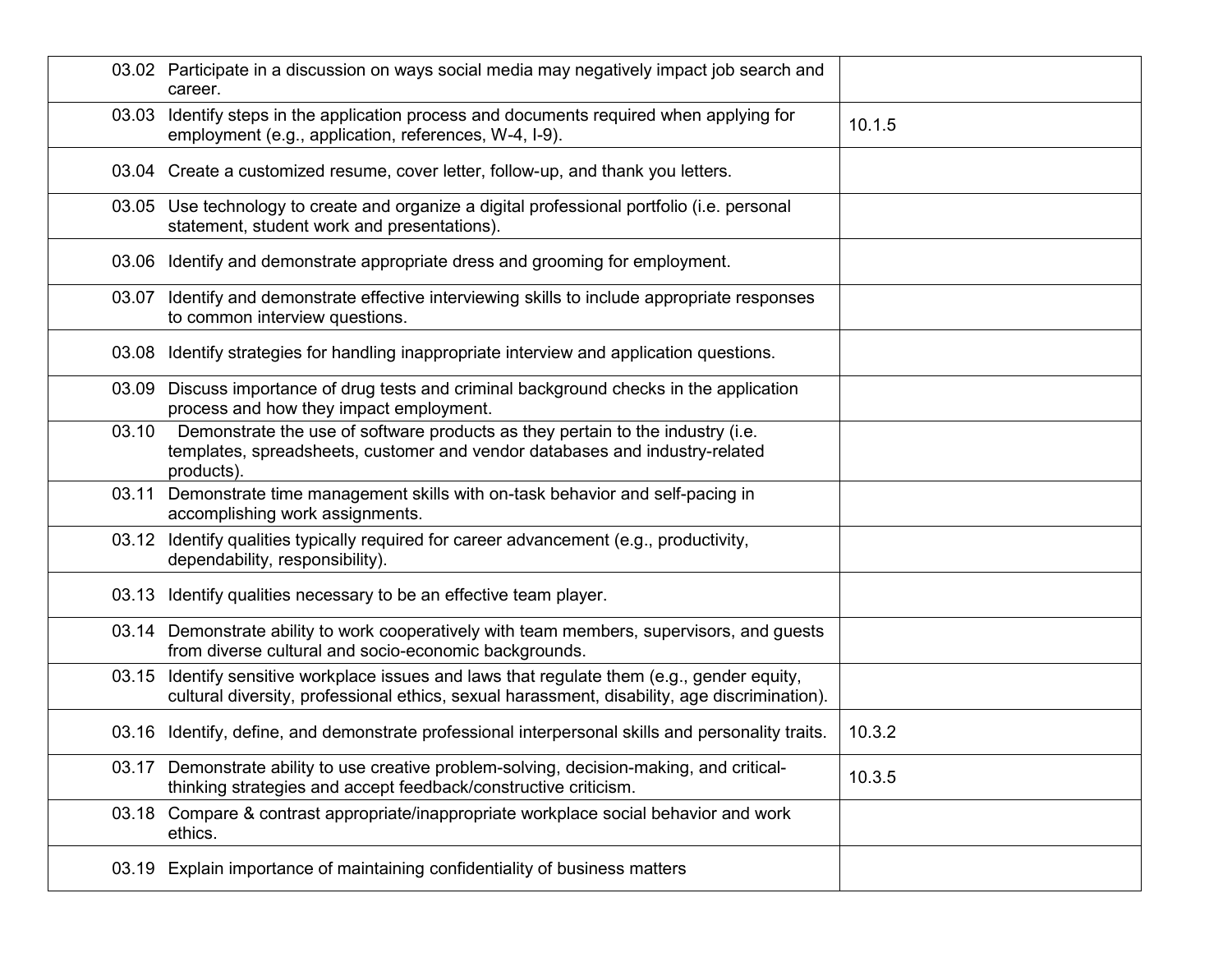|      |                                                               | 03.20 Express importance of supporting and following company policies and procedures (e.g.,<br>attendance, tardiness, email policy, social media, dress code) and how their actions<br>effect clients. | 10.1.1 |
|------|---------------------------------------------------------------|--------------------------------------------------------------------------------------------------------------------------------------------------------------------------------------------------------|--------|
| 04.0 |                                                               | Examine communication and technology skills in the hospitality and tourism industry. The<br>student will be able to:                                                                                   |        |
|      |                                                               | 04.01 Describe effective staff communication and its uses (i.e., interpersonal, departmental,<br>interdepartmental, company).                                                                          |        |
|      |                                                               | 04.02 Use technology to compose a business letter, memorandums, e-mail, and company<br>social media communications (ie press release).                                                                 |        |
|      |                                                               | 04.03 Research social and professional networking websites (Twitter, Facebook, LinkedIn,<br>etc.), and explain how these sites affect the hospitality industry and its employees.                      |        |
|      |                                                               | 04.04 Describe positive guest/client relations and identify circumstances that lead to negative<br>customer experiences.                                                                               |        |
|      |                                                               | 04.05 Use novel/original approach in creating problem-solving techniques to resolve<br>customer-service conflicts (i.e., complaints, disputes, negotiations, etc.).                                    |        |
|      | 04.06                                                         | Identify techniques of appropriate phone etiquette (i.e. answering, placing on hold,<br>recording messages, transferring and complaint telephone calls).                                               |        |
|      |                                                               | 04.07 Demonstrate effective etiquette/netiquette in a business situation.                                                                                                                              |        |
|      |                                                               | 04.08 Discuss importance of developing networking skills to expand contacts within the<br>industry.                                                                                                    |        |
|      | 04.09                                                         | Discuss importance of providing clear directions, interpretations, descriptions, and<br>explanations and active listening skills.                                                                      |        |
|      |                                                               | 04.10 Use digital equipment to create artistic images and deliver an oral presentation.                                                                                                                |        |
|      | 04.11                                                         | Locate and explain information found in trade journals, manuals, graphs, schedules,<br>charts, diagrams, maps, and Internet to prepare an itinerary.                                                   |        |
| 05.0 | Examine the guest cycle process. The student will be able to: |                                                                                                                                                                                                        |        |
|      | 05.01                                                         | Identify the stages of the guest experience cycle and the activities associated with each<br>stage.                                                                                                    |        |
|      |                                                               | 05.02 Recognize the impact social media has on the guest cycle process.                                                                                                                                |        |
|      |                                                               | 05.03 Discuss the value of customer feedback and follow-up surveys on the guest cycle<br>process.                                                                                                      |        |
|      |                                                               | 05.04 Explain the importance and impact of sensitivity to diversities (i.e.: cultural, religious,<br>socio-economic, etc.) in relation to the guest cycle process.                                     |        |
|      | 05.05                                                         | Recognize the effect communication (body language, foreign phrases,<br>acronyms/jargon, etc.) has on the guest cycle process.                                                                          |        |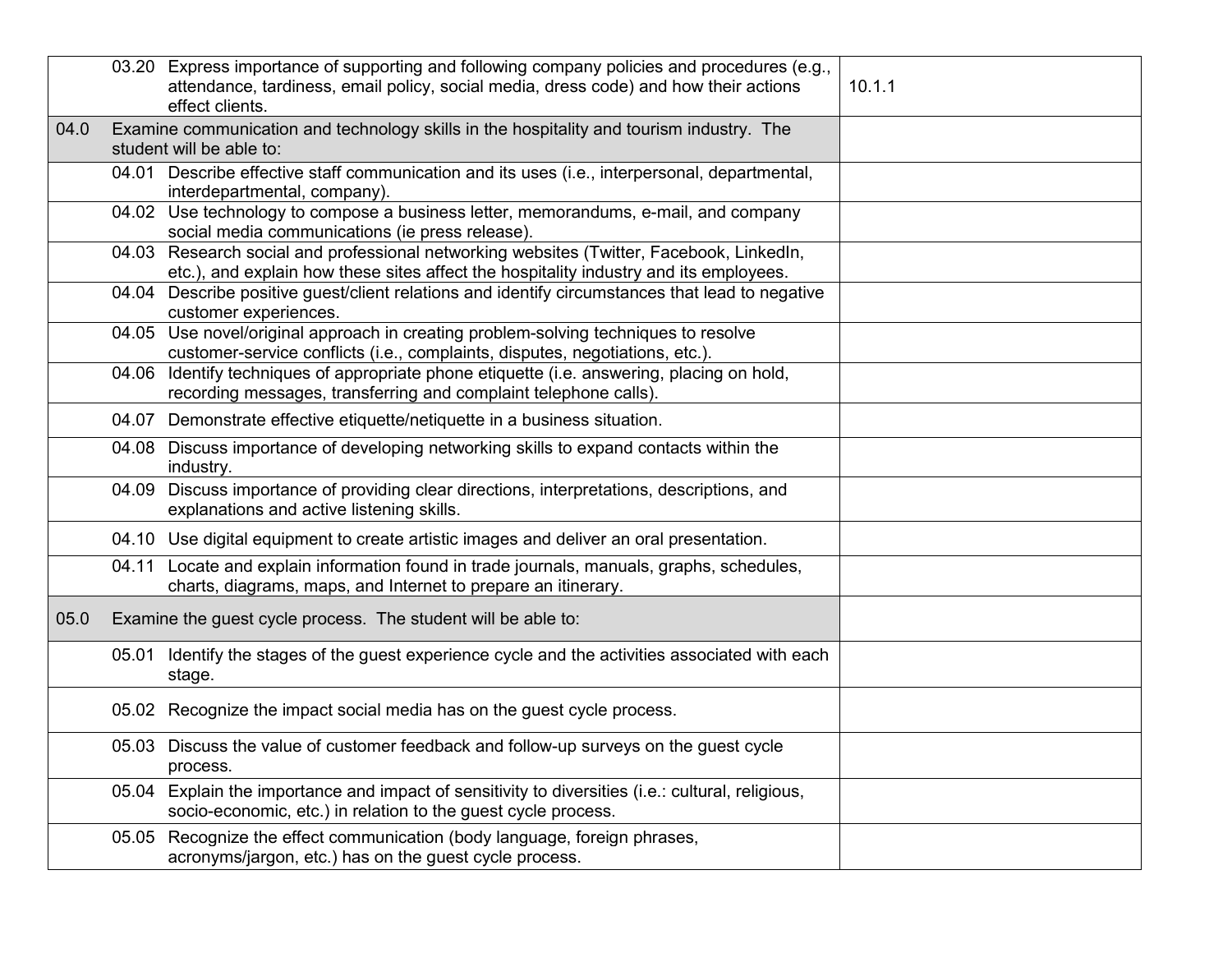|      | 05.06 Explain the objective of providing seamless guest experiences.                                                                      |        |
|------|-------------------------------------------------------------------------------------------------------------------------------------------|--------|
|      | Identify the role of guest recovery during the handling of guest complaints, issues, or<br>05.07<br>problems.                             |        |
|      | 05.08 Explain how and why guest satisfaction measurements help a business run smoothly<br>and profitably.                                 |        |
|      | 05.09 Create an artistic presentation to innovatively address a guest problem.                                                            |        |
| 06.0 | Examine economic principles relative to the hospitality and tourism industry. The student will<br>be able to:                             |        |
|      | 06.01 Identify economic opportunities in the industry from both entrepreneurship and<br>employment perspectives.                          |        |
|      | 06.02 Explain the impact of tourism on local, state, national, and international economies.                                               | 10.1.4 |
|      | 06.03 Identify advantages and disadvantages of primary forms of business ownership.                                                       |        |
|      | 06.04 Discuss role of employee productivity in contributing to profit margin (bottom line).                                               |        |
| 07.0 | Examine marketing and business fundamentals as they relate to the hospitality and tourism<br>industry. The student will be able to:       |        |
|      | 07.01 Explain marketing and its role in the industry and the free enterprise system.                                                      | 10.6.5 |
|      | 07.02 Identify elements in the marketing mix (price, product, promotion, place, and people).                                              | 10.6.5 |
|      | 07.03 Identify functions of the business and marketing plan.                                                                              | 10.6.5 |
|      | Distinguish between concepts of service vs. product marketing strategies.<br>07.04                                                        | 10.6.5 |
|      | Recognize concept of target markets and market identification (e.g., market<br>07.05<br>segmentation).                                    | 10.6.5 |
|      | 07.06 Recognize various marketing channels used to promote destinations and products.                                                     | 10.6.5 |
|      | Identify niche markets (customer segmentation) and specialty markets (product<br>07.07<br>segmentation, sports, shopping, religion, etc.) | 10.6.5 |
|      | 07.08 Recognize cultural customs and taboos.                                                                                              | 10.6.5 |
|      | 07.09 Discuss the role of federal, state and local regulatory agencies related to the hospitality<br>and tourism industry.                | 10.6.5 |
|      | Identify methods of gathering customer feedback.<br>07.10                                                                                 |        |
|      | Recognize purpose, principles, and importance of selling.<br>07.11                                                                        |        |
|      | Discuss the importance of meeting specialized sales needs (e.g., business travel,<br>07.12<br>conventions and meetings, conferences).     |        |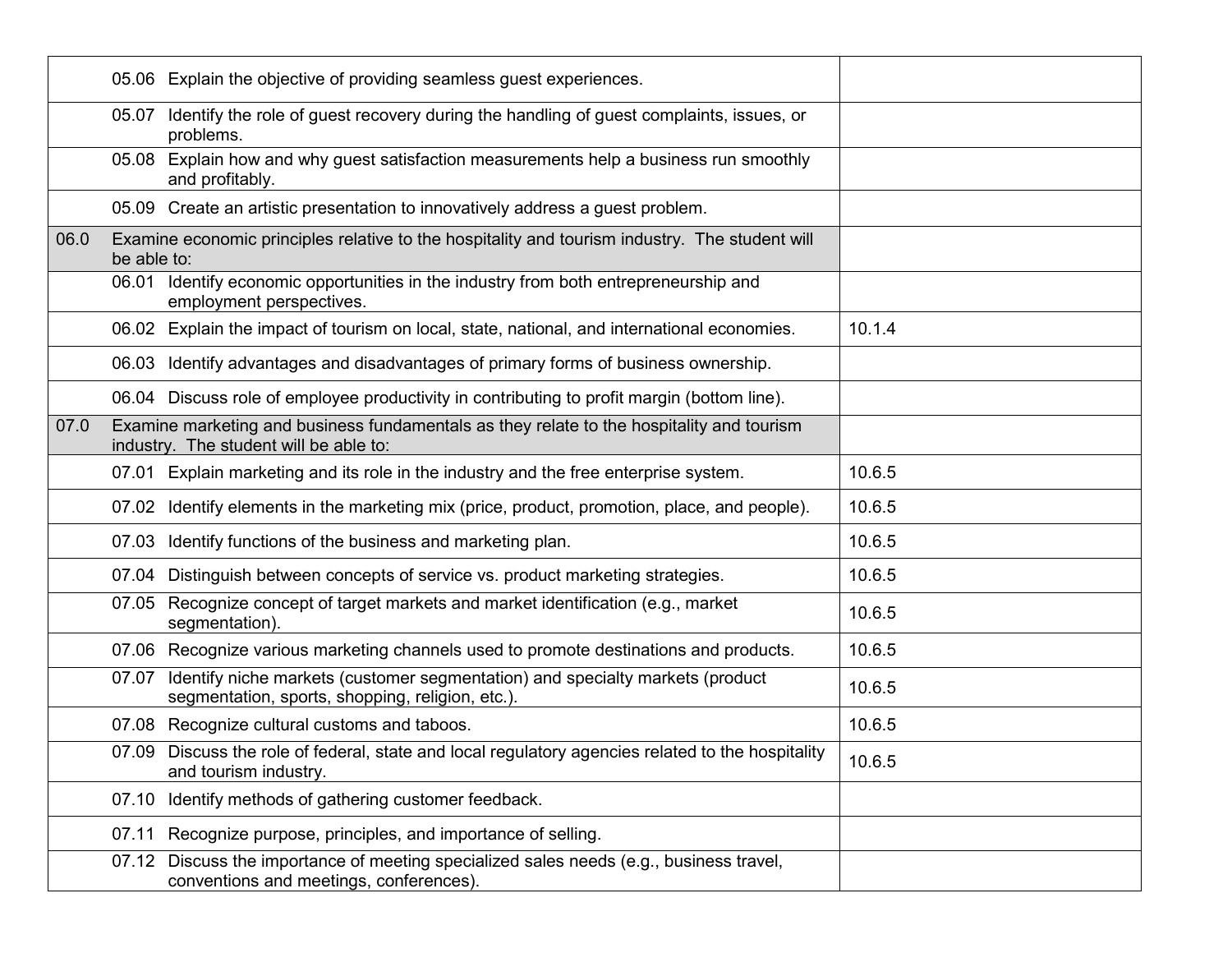|      | 07.13 Identify effective sales techniques (e.g., steps in sales process, cross-selling, upselling<br>and alternative options).                                                                                                        |        |
|------|---------------------------------------------------------------------------------------------------------------------------------------------------------------------------------------------------------------------------------------|--------|
|      | 07.14 Explain motivation, needs, and expectations of the hospitality and tourism consumer<br>and how it affects their lodging selection.                                                                                              |        |
| 08.0 | Recognize mathematical operations related to hospitality and tourism occupations. The student<br>will be able to:                                                                                                                     |        |
|      | Identify universal terminology used in hospitality and tourism sales-related transactions<br>08.01<br>(e.g., cash, emerging technology, digital payment alternatives, checks, debit cards,<br>credit cards, discounts, etc.).         |        |
|      | 08.02 Identify different payment options (e.g., cash, checks, credit/debit cards, emerging<br>technology, alternative digital payment options, and incentive program points).                                                         |        |
|      | 08.03 Understand the value and impact of calculation of hotel occupancy, average daily rate<br>(ADR) and revenue available room (RevPAR).                                                                                             |        |
| 09.0 | Identify and describe the organizational structures and operations within various industry<br>properties. The student will be able to:                                                                                                |        |
|      | 09.01 Identify the organizational structure of various departments including: facilities and<br>engineering, food and beverage, human resources, controller/finance, sales and<br>marketing, security and rooms/housekeeping.         |        |
|      | 09.02 Describe the importance of a safety plans for various emergency situations (e.g.<br>hurricane, evacuation, tornado, homeland security threat, and fire) relative to all types<br>of tourism (hotel, cruise, attractions, etc.). |        |
|      | Describe front desk functions of various industry properties distinguishing between<br>09.03<br>property types (i.e.: cruise ship vs. resort vs. hotel vs. restaurant).                                                               |        |
|      | 09.04 Create a safety plan.                                                                                                                                                                                                           |        |
| 10.0 | Research conservation and sustainable initiatives in the hospitality industry. The student will<br>be able to:                                                                                                                        | 10.2   |
|      | 10.01 Identify common sustainable practices of various departments within hospitality &<br>tourism industry.                                                                                                                          | 10.2.5 |
|      | 10.02 Identify common sustainable practices used to reduce a property's carbon footprint and<br>reduce operating costs.                                                                                                               | 10.2.4 |
|      | 10.03 Explore the State of Florida "palm tree" initiative for hotels and their level of<br>sustainability.                                                                                                                            |        |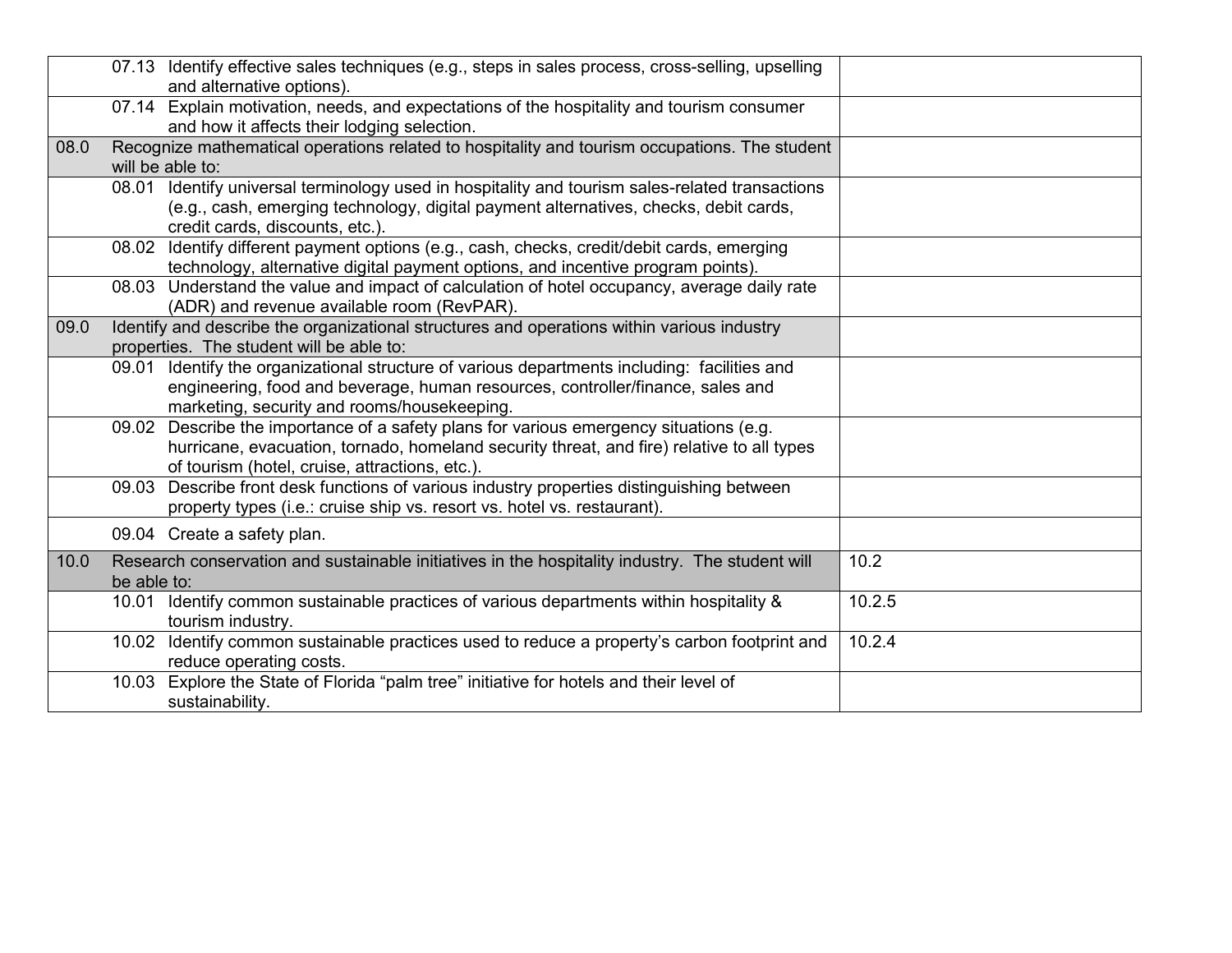**Course Title: Technology for Hospitality & Tourism Course Number: 87**<br>Course Credit: 1 **Course Credit: 1**

### **Course Description:**

This course is designed to provide an introduction to computer technology and to develop entry-level skills for computer-related careers in the hospitality & tourism industry.

|      | <b>CTE Standards and Benchmarks</b>                                                                                                                                                                                                                                                                 | <b>NS</b> |
|------|-----------------------------------------------------------------------------------------------------------------------------------------------------------------------------------------------------------------------------------------------------------------------------------------------------|-----------|
| 11.0 | Identify functions of computer reservation systems utilized in the hospitality & tourism industry.<br>The student will be able to:                                                                                                                                                                  | 10.5      |
|      | 11.01 Identify major travel computerized reservation systems.                                                                                                                                                                                                                                       |           |
|      | 11.02 Demonstrate an awareness of emerging technologies and how they relate to the<br>hospitality and tourism industry (online booking engines, VRBO, etc.).                                                                                                                                        |           |
|      | 11.03 Identify ethical issues resulting from technological advances (e.g., computer snooping,<br>hacking), cybersecurity, room-block piracy) and how they relate to the hospitality and<br>tourism industry.                                                                                        |           |
|      | 11.04 Identify and perform routine tasks of computer reservations agents (e.g., creating<br>Passenger Name Records [PNRs], retrieving/maintaining/modifying PNRs, airspace,<br>quoting airfares, pricing itineraries, rental cars, hotel accommodations).                                           | 10.5.6    |
|      | 11.05 Use technological tools to create aesthetic itineraries (e.g. brochures, promotional<br>material, etc.)                                                                                                                                                                                       | 10.5.4    |
|      | 11.06 Identify and demonstrate personal responsibility, ethics and integrity when citing sources<br>of required travel documents.                                                                                                                                                                   | 10.5.5    |
|      | 11.07 Describe components of each of the different industry areas within the H&T industry:<br>ground transportation, cruise, shared economy, emerging fields, air, lodging, food &<br>beverage, retail and corporate travel, leisure and recreation, conventions, special events,<br>sports venues. |           |
|      | 11.08 Identify the tasks performed by computer reservations agents.                                                                                                                                                                                                                                 |           |
|      | 11.09 Explain the ticketing process.                                                                                                                                                                                                                                                                |           |
| 12.0 | Assess the impact of technology and automation on the travel reservation industry. The student<br>will be able to:                                                                                                                                                                                  |           |
|      | 12.01 Research current trends in the use of technological devices in the hospitality & tourism<br>industry.                                                                                                                                                                                         |           |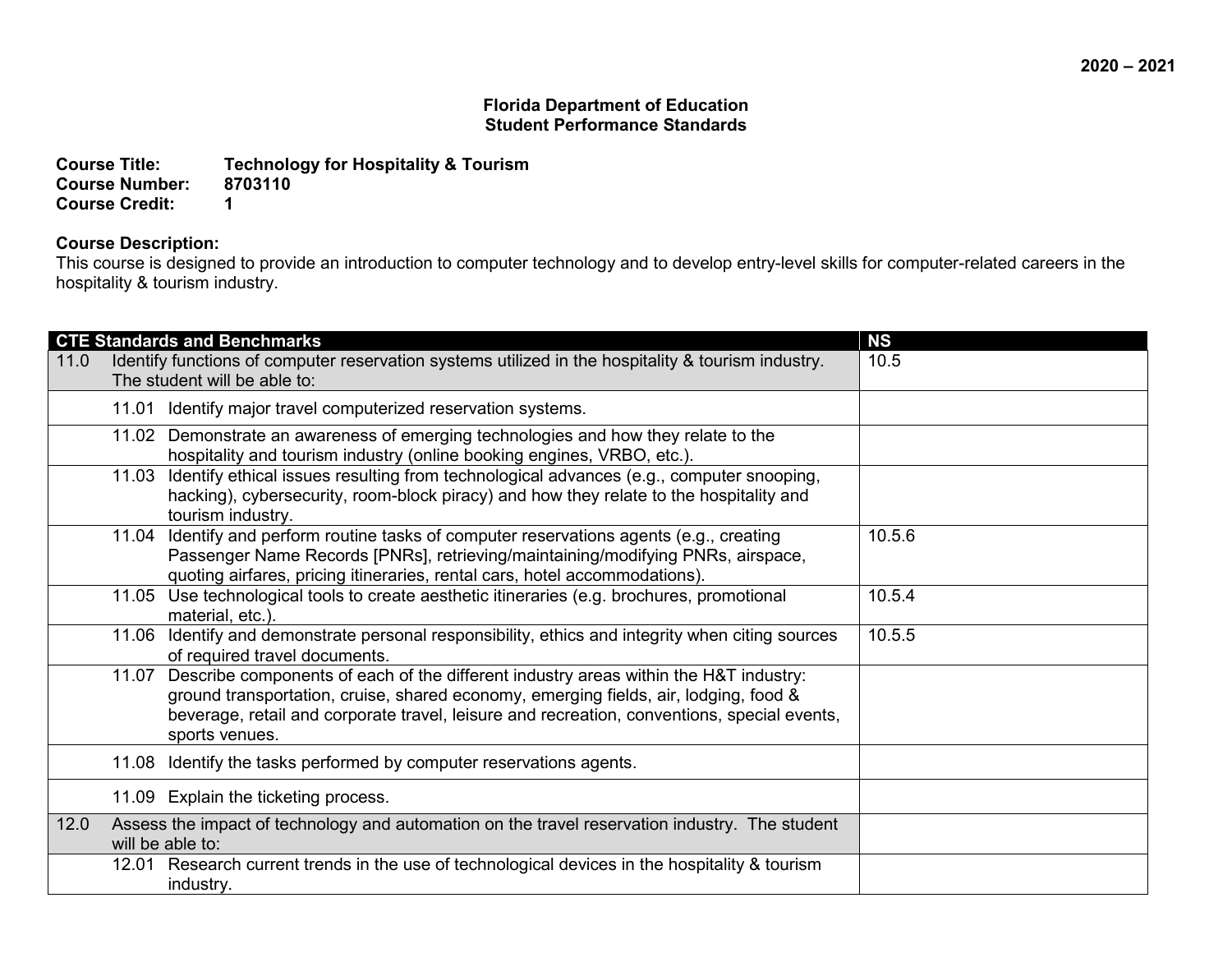|      | tourism industry.                                                       | 12.02 Analyze major uses and effects of the technological devices related to the hospitality &                                                                                          |      |
|------|-------------------------------------------------------------------------|-----------------------------------------------------------------------------------------------------------------------------------------------------------------------------------------|------|
|      |                                                                         | 12.03 Contrast the value-added services offered by a travel consultant vs. online/cloud services.                                                                                       |      |
| 13.0 | be able to:                                                             | Investigate current technology security methods in the hospitality & tourism industry. Student will                                                                                     | 10.6 |
|      | recognition, etc.)                                                      | 13.01 Identify technology resources to deal with security issues (cameras, fingerprinting, facial                                                                                       |      |
|      |                                                                         | 13.02 Define the role of artificial intelligence in the Hospitality & Tourism industry.                                                                                                 |      |
|      | industry (i.e. cyber security, hacking, room access, etc.).             | 13.03 Identify technological solutions to minimize security issues in the Hospitality & Tourism                                                                                         |      |
|      | reservations, etc.).                                                    | 13.04 Identify security procedures that protect consumers (room security, seat selection, table                                                                                         |      |
| 14.0 | Operate computer systems and the internet. The student will be able to: |                                                                                                                                                                                         |      |
|      | 14.01<br>and create information (indeed, Monster, etc.).                | Use information technology tools specific to hospitality service careers to access, manage                                                                                              |      |
|      |                                                                         | 14.02 Understand the role of the "cloud" as it relates to the Hospitality & Tourism industry.                                                                                           |      |
|      |                                                                         | 14.03 Describe types of technology used to manage hospitality service operations.                                                                                                       |      |
|      | manage inventory.                                                       | 14.04 Explain how availability, room status, and other standard operating guidelines are used to                                                                                        |      |
|      | procedures.                                                             | 14.05 Explain how methods of payment are established with arriving guests to clarify payment                                                                                            |      |
|      |                                                                         | 14.06 Explain how personal information management systems are used manage guest data.                                                                                                   |      |
|      |                                                                         | 14.07 Utilize Internet/"cloud" fundamentals (i.e. email, portals/search engines, etc.).                                                                                                 |      |
|      |                                                                         | 14.08 Identify and describe the function of office technology equipment (i.e. scan, fax, etc.).                                                                                         |      |
|      | Hospitality & Tourism industry.                                         | 14.09 Utilize software to generate promotional materials (i.e. webpage, infographics, etc.) for the                                                                                     |      |
|      | quickly.                                                                | 14.10 Compare the uses of various customer relation managements used to communicate                                                                                                     |      |
|      | 14.11                                                                   | Utilize technology as a research tool to answer client questions.                                                                                                                       |      |
|      | systems, club management software).                                     | 14.12 Analyze the evolution of technology on the hospitality & tourism industry (i.e., liquor<br>portion control system, hospitality information systems, food and beverage information |      |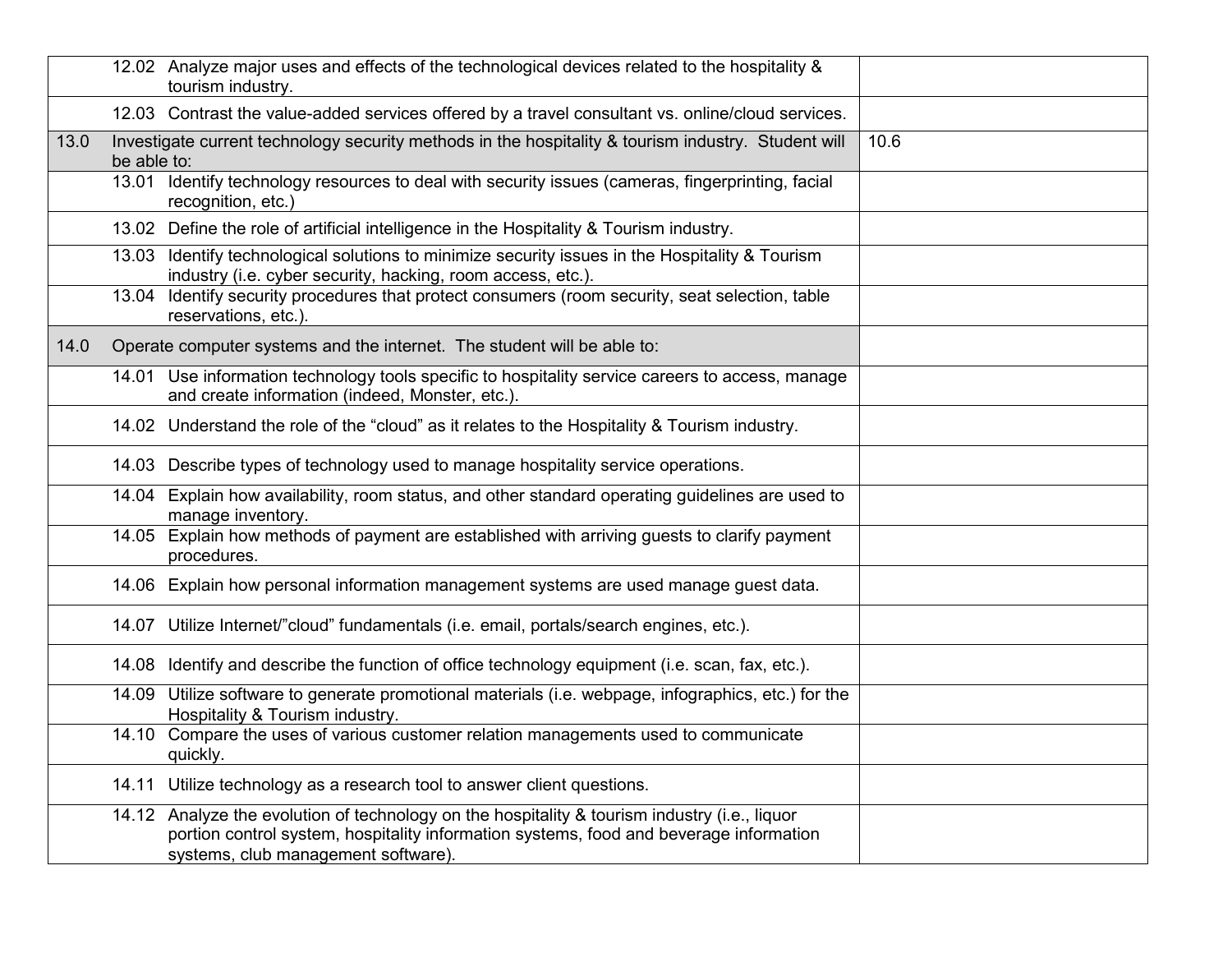| 14.13 Use personal technological devices appropriately (e.g. cell phones, mobile devices, and<br>computers).<br>14.14 Demonstrate telephone etiquette for placing, answering, placing on hold, transferring<br>telephone calls and recording and relaying accurate messages.<br>14.15 Utilize common office production software to create presentations (such as spreadsheet,<br>database, presentation and word-processing).<br>Demonstrate an understanding of the guest cycle as it relates to technology. The student will be<br>15.0<br>able to:<br>15.01 Explain how social media and electronic feedback/ reviews impact guest relations.<br>10.3<br>15.02 Explain procedures to meet guest wants and needs.<br>10.3<br>15.03 Evaluate current and emerging technologies to improve guest services.<br>10.3<br>15.04 Summarize the importance of check-out procedures to ensure guest satisfaction.<br>10.3<br>15.05 Describe the necessary information collected during the reservation process.<br>10.3<br>Apply employability skills necessary for success in the hospitality & tourism industry. The student<br>16.0<br>will be able to:<br>16.01 Use technology to investigate key career skills necessary to be successful in the<br>hospitality & tourism industry (e.g., geography, sales, customer service, telephone,<br>10.1.3<br>computer, foreign language, and math, written and oral communication).<br>16.02 Research currently available job opportunities and/or post-secondary programs.<br>10.1.2<br>10.1.5<br>16.03 Understand required elements of and create/update a resume and cover letter.<br>16.04 Evaluate and update career portfolio.<br>10.1.5<br>16.05 Assess skills needed for a successful interview.<br>10.1.6 |  |
|-----------------------------------------------------------------------------------------------------------------------------------------------------------------------------------------------------------------------------------------------------------------------------------------------------------------------------------------------------------------------------------------------------------------------------------------------------------------------------------------------------------------------------------------------------------------------------------------------------------------------------------------------------------------------------------------------------------------------------------------------------------------------------------------------------------------------------------------------------------------------------------------------------------------------------------------------------------------------------------------------------------------------------------------------------------------------------------------------------------------------------------------------------------------------------------------------------------------------------------------------------------------------------------------------------------------------------------------------------------------------------------------------------------------------------------------------------------------------------------------------------------------------------------------------------------------------------------------------------------------------------------------------------------------------------------------------------------------------------------------------------------|--|
|                                                                                                                                                                                                                                                                                                                                                                                                                                                                                                                                                                                                                                                                                                                                                                                                                                                                                                                                                                                                                                                                                                                                                                                                                                                                                                                                                                                                                                                                                                                                                                                                                                                                                                                                                           |  |
|                                                                                                                                                                                                                                                                                                                                                                                                                                                                                                                                                                                                                                                                                                                                                                                                                                                                                                                                                                                                                                                                                                                                                                                                                                                                                                                                                                                                                                                                                                                                                                                                                                                                                                                                                           |  |
|                                                                                                                                                                                                                                                                                                                                                                                                                                                                                                                                                                                                                                                                                                                                                                                                                                                                                                                                                                                                                                                                                                                                                                                                                                                                                                                                                                                                                                                                                                                                                                                                                                                                                                                                                           |  |
|                                                                                                                                                                                                                                                                                                                                                                                                                                                                                                                                                                                                                                                                                                                                                                                                                                                                                                                                                                                                                                                                                                                                                                                                                                                                                                                                                                                                                                                                                                                                                                                                                                                                                                                                                           |  |
|                                                                                                                                                                                                                                                                                                                                                                                                                                                                                                                                                                                                                                                                                                                                                                                                                                                                                                                                                                                                                                                                                                                                                                                                                                                                                                                                                                                                                                                                                                                                                                                                                                                                                                                                                           |  |
|                                                                                                                                                                                                                                                                                                                                                                                                                                                                                                                                                                                                                                                                                                                                                                                                                                                                                                                                                                                                                                                                                                                                                                                                                                                                                                                                                                                                                                                                                                                                                                                                                                                                                                                                                           |  |
|                                                                                                                                                                                                                                                                                                                                                                                                                                                                                                                                                                                                                                                                                                                                                                                                                                                                                                                                                                                                                                                                                                                                                                                                                                                                                                                                                                                                                                                                                                                                                                                                                                                                                                                                                           |  |
|                                                                                                                                                                                                                                                                                                                                                                                                                                                                                                                                                                                                                                                                                                                                                                                                                                                                                                                                                                                                                                                                                                                                                                                                                                                                                                                                                                                                                                                                                                                                                                                                                                                                                                                                                           |  |
|                                                                                                                                                                                                                                                                                                                                                                                                                                                                                                                                                                                                                                                                                                                                                                                                                                                                                                                                                                                                                                                                                                                                                                                                                                                                                                                                                                                                                                                                                                                                                                                                                                                                                                                                                           |  |
|                                                                                                                                                                                                                                                                                                                                                                                                                                                                                                                                                                                                                                                                                                                                                                                                                                                                                                                                                                                                                                                                                                                                                                                                                                                                                                                                                                                                                                                                                                                                                                                                                                                                                                                                                           |  |
|                                                                                                                                                                                                                                                                                                                                                                                                                                                                                                                                                                                                                                                                                                                                                                                                                                                                                                                                                                                                                                                                                                                                                                                                                                                                                                                                                                                                                                                                                                                                                                                                                                                                                                                                                           |  |
|                                                                                                                                                                                                                                                                                                                                                                                                                                                                                                                                                                                                                                                                                                                                                                                                                                                                                                                                                                                                                                                                                                                                                                                                                                                                                                                                                                                                                                                                                                                                                                                                                                                                                                                                                           |  |
|                                                                                                                                                                                                                                                                                                                                                                                                                                                                                                                                                                                                                                                                                                                                                                                                                                                                                                                                                                                                                                                                                                                                                                                                                                                                                                                                                                                                                                                                                                                                                                                                                                                                                                                                                           |  |
|                                                                                                                                                                                                                                                                                                                                                                                                                                                                                                                                                                                                                                                                                                                                                                                                                                                                                                                                                                                                                                                                                                                                                                                                                                                                                                                                                                                                                                                                                                                                                                                                                                                                                                                                                           |  |
|                                                                                                                                                                                                                                                                                                                                                                                                                                                                                                                                                                                                                                                                                                                                                                                                                                                                                                                                                                                                                                                                                                                                                                                                                                                                                                                                                                                                                                                                                                                                                                                                                                                                                                                                                           |  |
|                                                                                                                                                                                                                                                                                                                                                                                                                                                                                                                                                                                                                                                                                                                                                                                                                                                                                                                                                                                                                                                                                                                                                                                                                                                                                                                                                                                                                                                                                                                                                                                                                                                                                                                                                           |  |
|                                                                                                                                                                                                                                                                                                                                                                                                                                                                                                                                                                                                                                                                                                                                                                                                                                                                                                                                                                                                                                                                                                                                                                                                                                                                                                                                                                                                                                                                                                                                                                                                                                                                                                                                                           |  |
|                                                                                                                                                                                                                                                                                                                                                                                                                                                                                                                                                                                                                                                                                                                                                                                                                                                                                                                                                                                                                                                                                                                                                                                                                                                                                                                                                                                                                                                                                                                                                                                                                                                                                                                                                           |  |
|                                                                                                                                                                                                                                                                                                                                                                                                                                                                                                                                                                                                                                                                                                                                                                                                                                                                                                                                                                                                                                                                                                                                                                                                                                                                                                                                                                                                                                                                                                                                                                                                                                                                                                                                                           |  |
|                                                                                                                                                                                                                                                                                                                                                                                                                                                                                                                                                                                                                                                                                                                                                                                                                                                                                                                                                                                                                                                                                                                                                                                                                                                                                                                                                                                                                                                                                                                                                                                                                                                                                                                                                           |  |
|                                                                                                                                                                                                                                                                                                                                                                                                                                                                                                                                                                                                                                                                                                                                                                                                                                                                                                                                                                                                                                                                                                                                                                                                                                                                                                                                                                                                                                                                                                                                                                                                                                                                                                                                                           |  |
|                                                                                                                                                                                                                                                                                                                                                                                                                                                                                                                                                                                                                                                                                                                                                                                                                                                                                                                                                                                                                                                                                                                                                                                                                                                                                                                                                                                                                                                                                                                                                                                                                                                                                                                                                           |  |
|                                                                                                                                                                                                                                                                                                                                                                                                                                                                                                                                                                                                                                                                                                                                                                                                                                                                                                                                                                                                                                                                                                                                                                                                                                                                                                                                                                                                                                                                                                                                                                                                                                                                                                                                                           |  |
|                                                                                                                                                                                                                                                                                                                                                                                                                                                                                                                                                                                                                                                                                                                                                                                                                                                                                                                                                                                                                                                                                                                                                                                                                                                                                                                                                                                                                                                                                                                                                                                                                                                                                                                                                           |  |
| 16.06 Participate in community leadership and teamwork opportunities to enhance professional                                                                                                                                                                                                                                                                                                                                                                                                                                                                                                                                                                                                                                                                                                                                                                                                                                                                                                                                                                                                                                                                                                                                                                                                                                                                                                                                                                                                                                                                                                                                                                                                                                                              |  |
| skills.                                                                                                                                                                                                                                                                                                                                                                                                                                                                                                                                                                                                                                                                                                                                                                                                                                                                                                                                                                                                                                                                                                                                                                                                                                                                                                                                                                                                                                                                                                                                                                                                                                                                                                                                                   |  |
| Demonstrate a proactive understanding of self-responsibility and self-management.<br>16.07                                                                                                                                                                                                                                                                                                                                                                                                                                                                                                                                                                                                                                                                                                                                                                                                                                                                                                                                                                                                                                                                                                                                                                                                                                                                                                                                                                                                                                                                                                                                                                                                                                                                |  |
| 16.08 Identify and demonstrate appropriate attire for interviews and workplace.                                                                                                                                                                                                                                                                                                                                                                                                                                                                                                                                                                                                                                                                                                                                                                                                                                                                                                                                                                                                                                                                                                                                                                                                                                                                                                                                                                                                                                                                                                                                                                                                                                                                           |  |
|                                                                                                                                                                                                                                                                                                                                                                                                                                                                                                                                                                                                                                                                                                                                                                                                                                                                                                                                                                                                                                                                                                                                                                                                                                                                                                                                                                                                                                                                                                                                                                                                                                                                                                                                                           |  |
| 16.09 Understand the importance of personal hygiene.                                                                                                                                                                                                                                                                                                                                                                                                                                                                                                                                                                                                                                                                                                                                                                                                                                                                                                                                                                                                                                                                                                                                                                                                                                                                                                                                                                                                                                                                                                                                                                                                                                                                                                      |  |
| 16.10 Identify and demonstrate positive work behaviors and personal qualities for employability.                                                                                                                                                                                                                                                                                                                                                                                                                                                                                                                                                                                                                                                                                                                                                                                                                                                                                                                                                                                                                                                                                                                                                                                                                                                                                                                                                                                                                                                                                                                                                                                                                                                          |  |
| 16.11 Identify the rules of written and electronic communication (i.e.: positive first impressions,                                                                                                                                                                                                                                                                                                                                                                                                                                                                                                                                                                                                                                                                                                                                                                                                                                                                                                                                                                                                                                                                                                                                                                                                                                                                                                                                                                                                                                                                                                                                                                                                                                                       |  |
| recording accurate message, etc.)                                                                                                                                                                                                                                                                                                                                                                                                                                                                                                                                                                                                                                                                                                                                                                                                                                                                                                                                                                                                                                                                                                                                                                                                                                                                                                                                                                                                                                                                                                                                                                                                                                                                                                                         |  |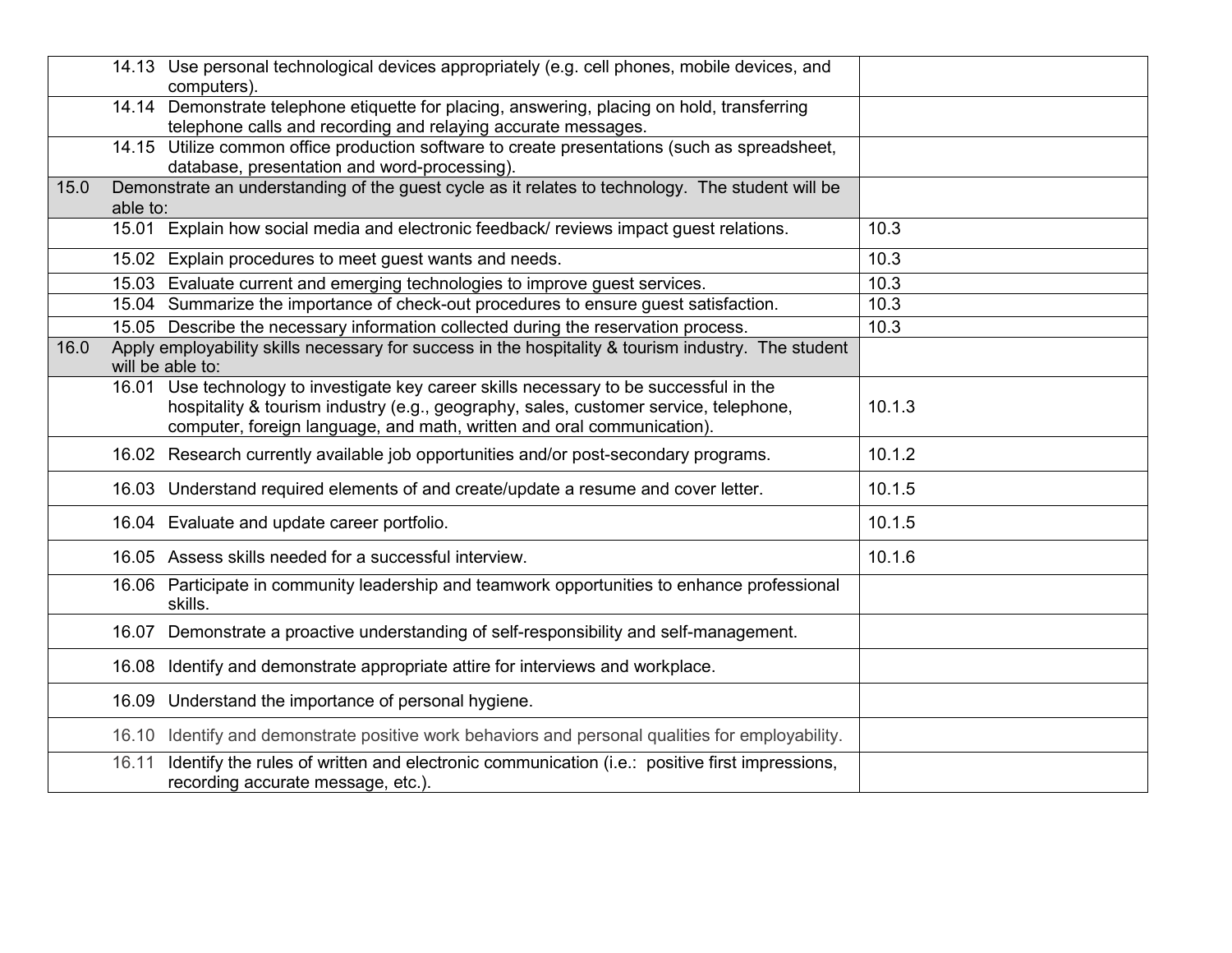**Course Title: Hospitality & Tourism Marketing Management Course Number: Course Credit: 1**

### **Course Description:**

The purpose of this course is to provide students necessary career specific instruction in hospitality and tourism marketing management. Students will learn sales and management techniques, marketing principles, and entrepreneurship skills necessary to succeed in the hospitality and tourism industry. This course incorporates marketing and management principles and procedures of the hospitality and tourism industry as well as employment qualifications and opportunities.

| <b>CTE Standards and Benchmarks</b> |                                                                                                                                                                                                                                            |  |  |
|-------------------------------------|--------------------------------------------------------------------------------------------------------------------------------------------------------------------------------------------------------------------------------------------|--|--|
| 17.0                                | Identify sales techniques and procedures appropriate for use in the hospitality and tourism industry. The student will be able to:                                                                                                         |  |  |
|                                     | Explain purpose, principles, and the components of Supply and Demand, the importance of selling and how it relates to the<br>17.01<br>hospitality and tourism industry.                                                                    |  |  |
|                                     | 17.02 Describe the differences between a product-based business and a service-based business and how it relates to the hospitality<br>and tourism industry.                                                                                |  |  |
|                                     | Identify effective sales techniques (e.g., steps in sales process, cross-selling, upselling and alternative options).<br>17.03                                                                                                             |  |  |
|                                     | 17.04 Explain motivation, needs, and expectations of the hospitality and tourism and how it affects consumer choice.                                                                                                                       |  |  |
|                                     | 17.05 Discuss importance of the five (5) P's of the marketing mix: product, place, price, promotion, and people and how it impacts<br>the hospitality and tourism industry.                                                                |  |  |
|                                     | 17.06 Outline an effective sales presentation (e.g., feature-benefit analysis) including the importance of promoting products and<br>services (e.g., publicity, public relations, press release, community events, advertising, Internet). |  |  |
|                                     | 17.07 Discuss the importance of meeting specialized sales needs (e.g., business travel, conventions and meetings, conferences,<br>special needs populations).                                                                              |  |  |
|                                     | 17.08 Explain the pros and cons of using the Internet as a sales tool.                                                                                                                                                                     |  |  |
| 18.0                                | Demonstrate sales and customer service skills and techniques in the selling of hospitality & tourism products. The student will be able<br>to:                                                                                             |  |  |
|                                     | Discuss profit motive and its impact on business.<br>18.01                                                                                                                                                                                 |  |  |
|                                     | 18.02 Define different types of guest communication (e.g. surveys, Yelp, email, social media, apps, etc.).                                                                                                                                 |  |  |
|                                     | 18.03 Develop a customer survey.                                                                                                                                                                                                           |  |  |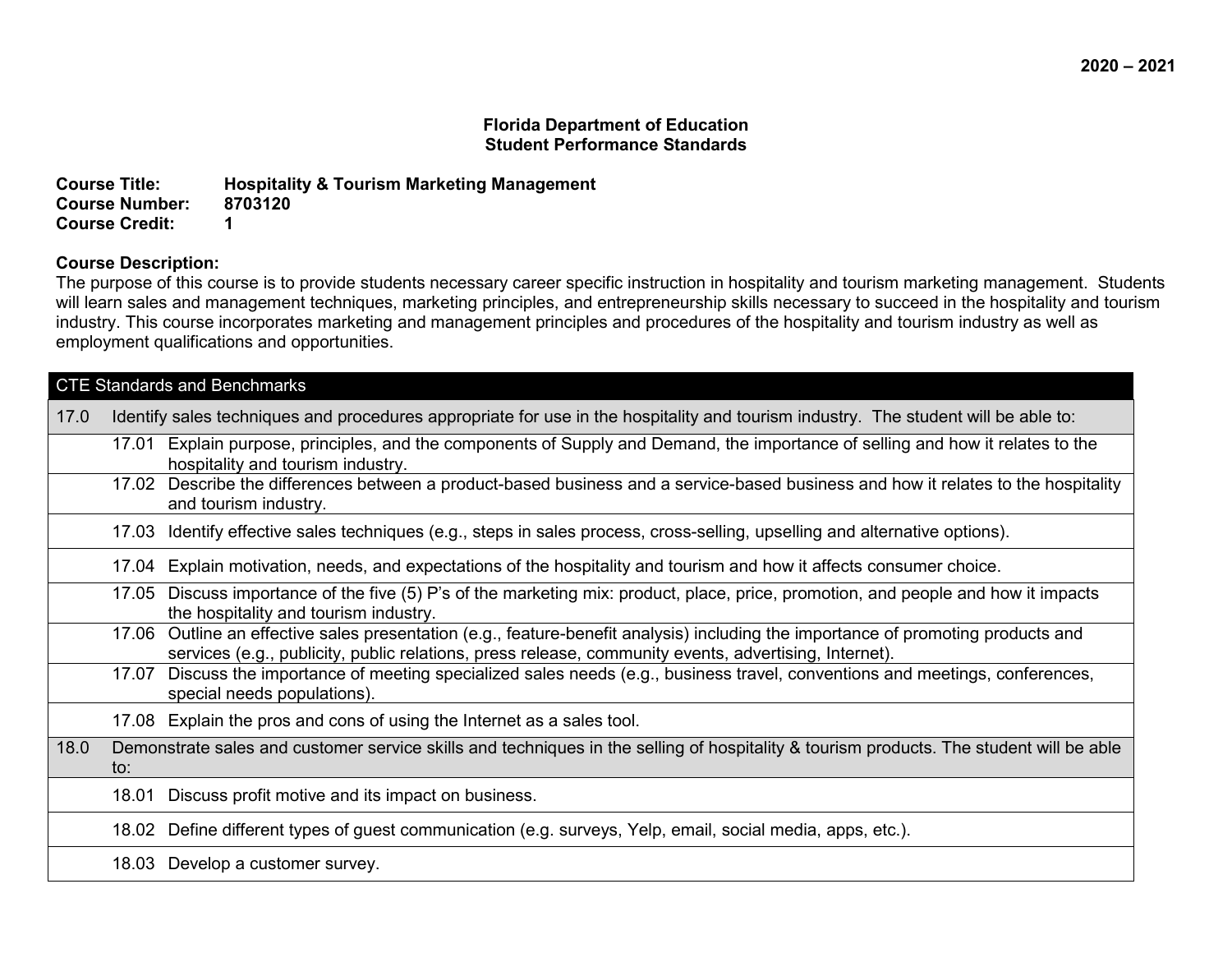|      | Identify the different techniques for dealing with competition and explain its impact on business (e.g., direct, indirect, price,<br>18.04<br>non-price, competitive position) within the hospitality and tourism industry. |
|------|-----------------------------------------------------------------------------------------------------------------------------------------------------------------------------------------------------------------------------|
|      | Describe how managers can lead employees to meet the needs of global guest audiences.<br>18.05                                                                                                                              |
|      | 18.06 Analyze the challenges and opportunities in welcoming diverse cultures.                                                                                                                                               |
|      | Describe how employee empowerment contributes to effective guest recovery.<br>18.07                                                                                                                                         |
|      | Demonstrate proper workplace etiquette for listening, speaking, and writing.<br>18.08                                                                                                                                       |
|      | Develop a marketing plan in response to customer survey results.<br>18.09                                                                                                                                                   |
|      | Recognize importance of sequence and language in developing customer survey questions without leading or influencing<br>18.10<br>customer responses (e.g. code-switching).                                                  |
| 19.0 | Identify and demonstrate personal and business ethics related to management and marketing. The student will be able to:                                                                                                     |
|      | Explain the need for respect and value for diversity in the hospitality and tourism industry.<br>19.01                                                                                                                      |
|      | 19.02 List characteristics related to personal and business ethics (e.g., preventing theft, pilfering, and unauthorized discounting).                                                                                       |
|      | 19.03 Model inclusive behavior is an important skill for hospitality and tourism managers.                                                                                                                                  |
|      | Explain the concept of corporate social responsibility, and describe examples of how hospitality and tourism companies are<br>19.04<br>including CSR initiatives in their organization.                                     |
| 20.0 | Apply higher level mathematical skills unique to hospitality & tourism marketing and management plans. The student will be able to:                                                                                         |
|      | Create a business plan based on survey results that identify limitations/challenges in current plan or standard operating<br>20.01<br>procedures.                                                                           |
|      | 20.02 Analyze/evaluate survey results, produce a plan and provide both an executive summary and detailed report.                                                                                                            |
|      | 20.03 Research industry sales trends and benchmarks and predict future growth/decline based on sales momentum and trend.                                                                                                    |
|      | Determine year over year change in revenue/profit/Earnings before interest taxes depreciation and amortization (EBITDA).<br>20.04                                                                                           |
|      | 20.05 Determine statistical significance of data results.                                                                                                                                                                   |
|      | Gather and present data from overall business segments and determine percentage of business from specific segment; use<br>20.06<br>infographics to enhance data analytics.                                                  |
|      | 20.07 Apply problem-solving techniques to hospitality and tourism sales-related transactions (i.e., cash, checks, debit cards, credit<br>cards, discounts, digital payment trends (PayPal, SamsungPay, etc.).               |
|      | Explain quantitative information from tables, charts, and graphs relating to the hospitality & tourism related workplace.<br>20.08                                                                                          |
|      | Using standard industry formulas relative to discount date and due date, compute amount of payment on an invoice.<br>20.09                                                                                                  |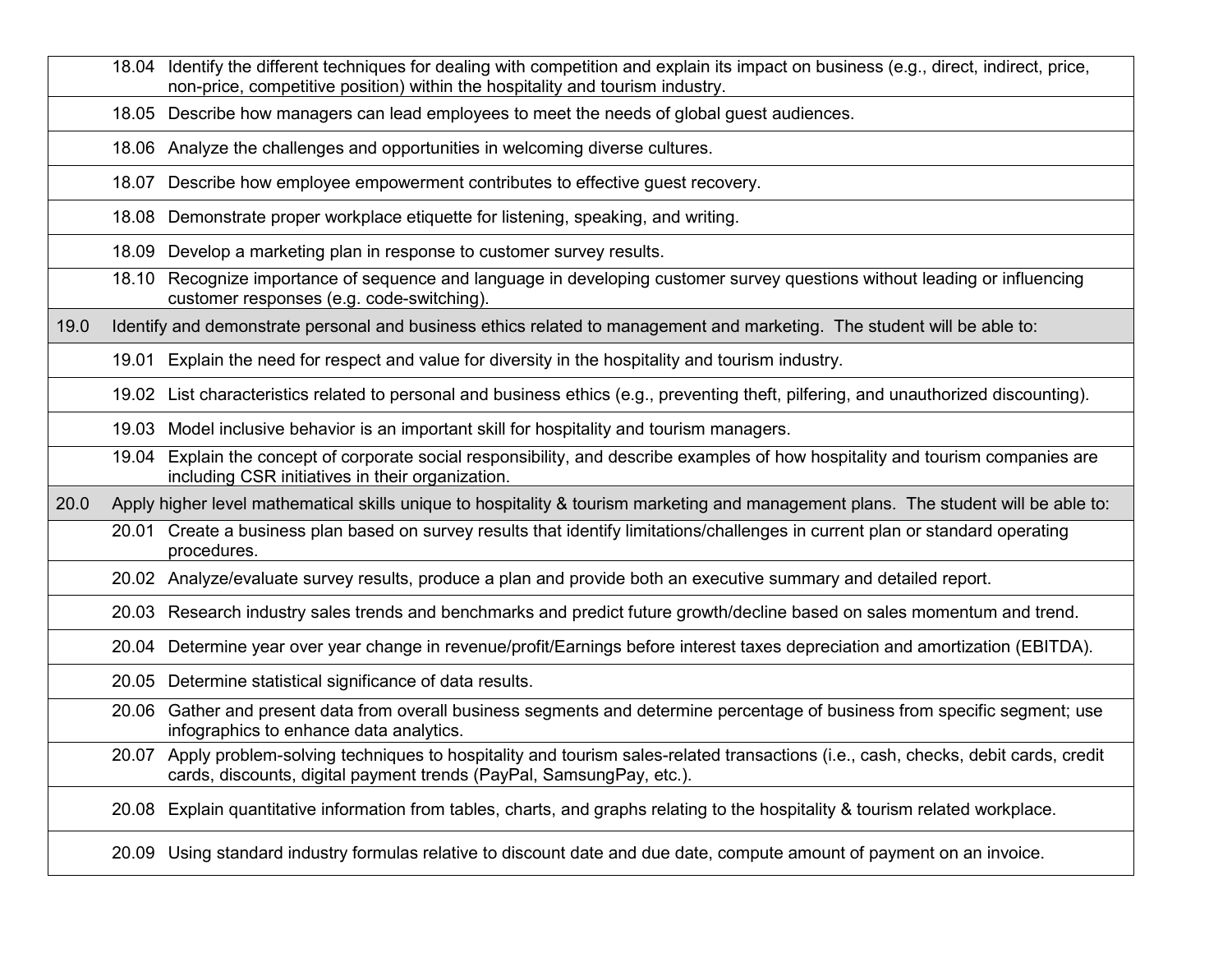20.10 Calculate commissions, gratuities, taxes, and miscellaneous charges.

20.11 Calculate refunds and exchange transactions for hospitality and tourism related services.

21.0 Summarize the value and uses of the internet for hospitality & tourism marketing, including communication and evolving technology. The student will be able to:

21.01 Identify viable, credible and applicable Internet sources that offer solutions to specific business questions.

21.02 Describe cloud-based data storage, the threats and how to protect data.

21.03 Identify laws pertaining to data collection, email marketing and personal information usage.

21.04 Be able to identify productive uses of Customer relationship management (CRM) systems; understand the basic framework of use; and make connections between CRM and the sales process.

21.05 Compare and contrast marketing activities that engage customers (e.g. blogs and giveaways).

21.06 Define the use of current social media channels, comparing and contrasting each venue, as to culture, purpose, and target audience.

21.07 Write posts for current social media channels (i.e.: Twitter, Facebook, Instagram, Snapchat).

21.08 Summarize effective use of live streaming on current social media (i.e.: Snapchat, Periscope and Facebook Mentions).

22.0 Compare and contrast the needs of a business vs. leisure traveler. The student will be able to:

22.01 Define business travelers and identify their needs.

22.02 Define leisure travelers and identify the recreational wants.

22.03 Identify features vs. benefits of hotel and airline offerings for each market.

22.04 Develop a ROI analysis for travel on a business trip; including all travel expenses and potential business opportunity gains.

22.05 Understand and explain the different planning processes and timeframes that lead up to travel for business vs leisure.

23.0 Demonstrate knowledge and organizational skills related to meetings, conventions, conference travel and event planning. The student will be able to:

23.01 Explain positions available to event planners.

23.02 Describe the benefits of meetings and conventions and explain how they are planned and booked.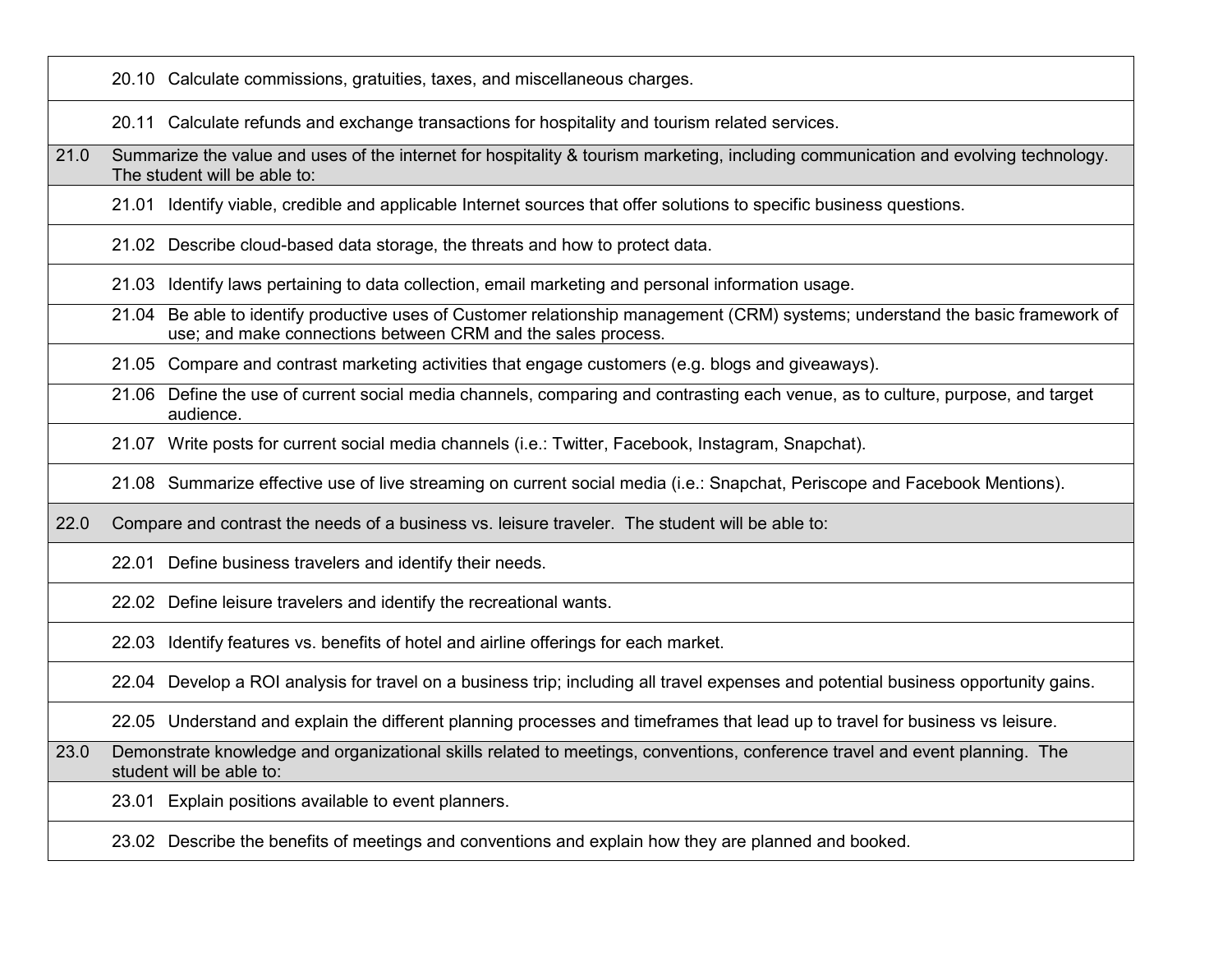|      | 23.03 Identify challenges that managers and staff members face during meetings and conventions and create example list of<br>protocol issues.                                                                                                                   |
|------|-----------------------------------------------------------------------------------------------------------------------------------------------------------------------------------------------------------------------------------------------------------------|
|      | 23.04 Create a budget including all elements of event (e.g. catering, décor, supplies, entertainment, and admission).                                                                                                                                           |
| 24.0 | Identify and analyze marketing and business fundamentals related to the different industries within hospitality & tourism (i.e.: cruise/air<br>travel/ ground travel/lodging industry/leisure travel/tour packages). The student will be able to:               |
|      | 24.01 Explain the benefits of packaging for travelers, venders, hotels, travel planners, tour operators and airlines.                                                                                                                                           |
|      | 24.02 Communicate related financial benefits to travelers of selling packages from a travel planner salesperson perspective.                                                                                                                                    |
|      | 24.03 Analyze the savings and profit increases related to packaging for travelers, planners and destinations.                                                                                                                                                   |
|      | Compare and contrast the experience and finances of separate vendors in various locations as a component of a package<br>24.04<br>(hotel in one area, activities on a different property, and restaurants at a different location) vs. an all-inclusive resort. |
|      | 24.05 Effectively communicate the benefits of packaging a travel experience to consumers.                                                                                                                                                                       |
| 25.0 | Explain strategies for selling hospitality & tourism products. The student will be able to:                                                                                                                                                                     |
|      | 25.01 Describe training techniques managers can use to build an effective sales team.                                                                                                                                                                           |
|      | 25.02 Identify methods used to motivate an effective sales team.                                                                                                                                                                                                |
|      | 25.03 List tools and processes used to sell to global audiences.                                                                                                                                                                                                |
|      | 25.04 Outline the needs of special market segments and the sales strategies used to reach those segments.                                                                                                                                                       |
|      | 25.05 Summarize strategies for selling to the digital traveler.                                                                                                                                                                                                 |
| 26.0 | Develop a marketing plan and sales promotion tool for hospitality & tourism. The student will be able to:                                                                                                                                                       |
|      | 26.01 Describe the organization of the marketing department, and explain management's role in marketing.                                                                                                                                                        |
|      | 26.02 Summarize the marketing mix: the five P's (Price, Promotion, Product, Place, People); and the four C's (Client, Cost,<br>Communication, Convenience).                                                                                                     |
|      | 26.03 Identify the steps of a marketing plan.                                                                                                                                                                                                                   |
|      | 26.04 Describe the channels of distribution within the hospitality and tourism industry.                                                                                                                                                                        |
|      | 26.05 Explain how to prepare a marketing budget.                                                                                                                                                                                                                |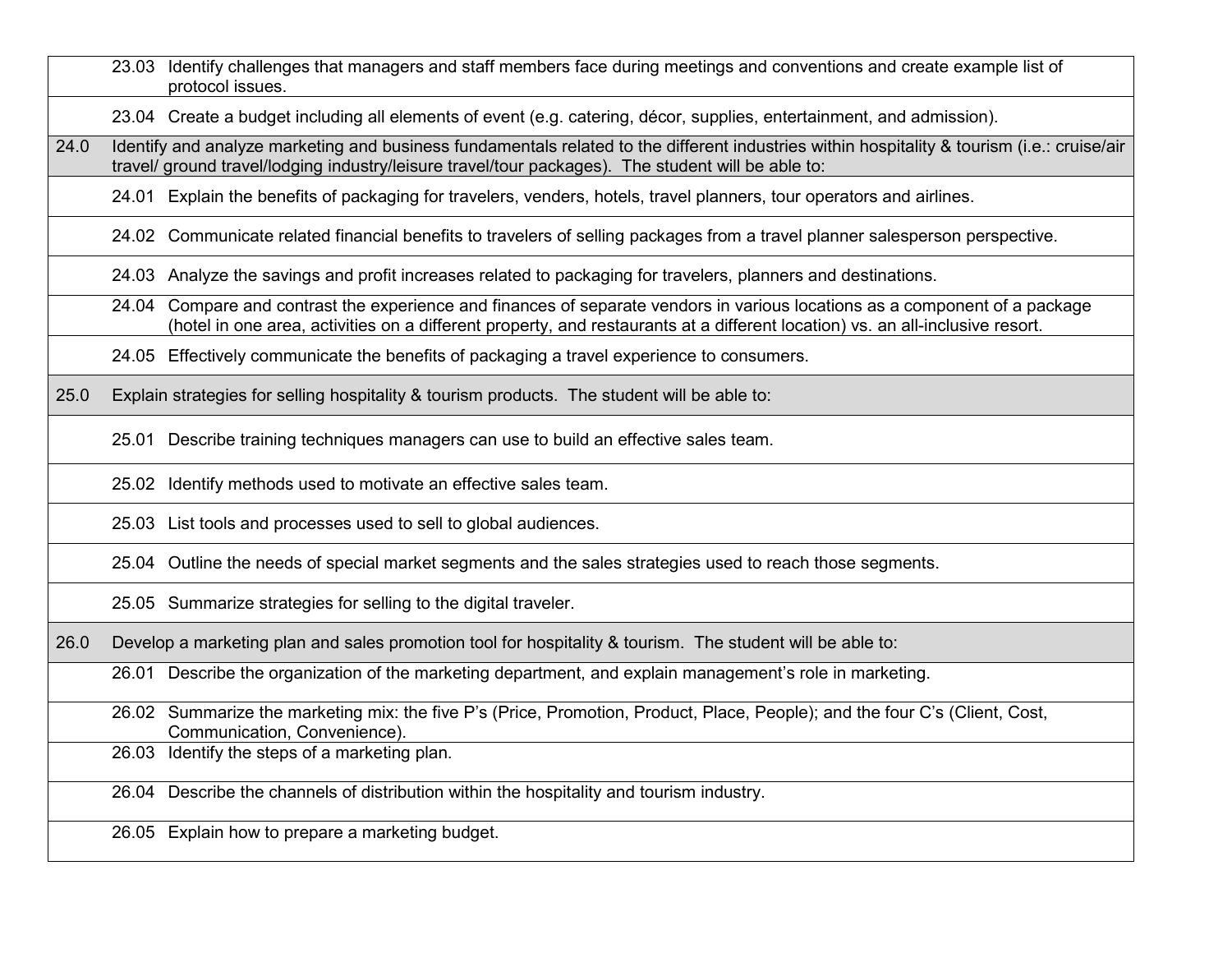26.06 Maintain brand consistency throughout your marketing plan.

27.0 Identify and demonstrate management skills needed to succeed in hospitality & tourism. The student will be able to:

27.01 Identify the types of leadership positions available in the hospitality and tourism industry.

27.02 Identify career pathways to leadership positions in the hospitality and tourism industry.

27.03 Compare and contrast styles of leadership and management.

27.04 Identify why leaders must create leadership development goals and a path for meeting those goals.

27.05 Define power and empowerment and summarize how these concepts transpire in centralized and decentralized organizations.

27.06 Identify the leadership skills and processes that lead to a seamless guest cycle.

27.07 Create an IDP (Individual Development Plan) based on your strengths and opportunities for improvement.

27.08 Honestly and objectively conduct a self-evaluation of strengths and weaknesses.

27.09 Define traditional management styles.

27.10 Explain the importance of varying your leadership style in response to organization and employee styles and needs.

27.11 Identify and apply appropriate 21<sup>st</sup> century leadership style.

27.12 Explain how problem solving contributes to leadership processes in hospitality and tourism.

28.0 Demonstrate effective Guest Services Management (GSM) skills. The student will be able to:

28.01 Identify how managers apply property standards to the guest experience.

28.02 Identify the role of Guest Service Measurement (GSM) in managing the guest experience.

28.03 Develop a process for resolving guest service issues.

29.0 Identify the financial goal of a hotel or lodging property. The student will be able to:

29.01 Discuss how revenue centers and cost centers are managed to ensure a property's profitability.

29.02 Identify the components of income statements and balance sheets.

29.03 Explain the purpose and evolving role of revenue management in the hospitality and tourism industry.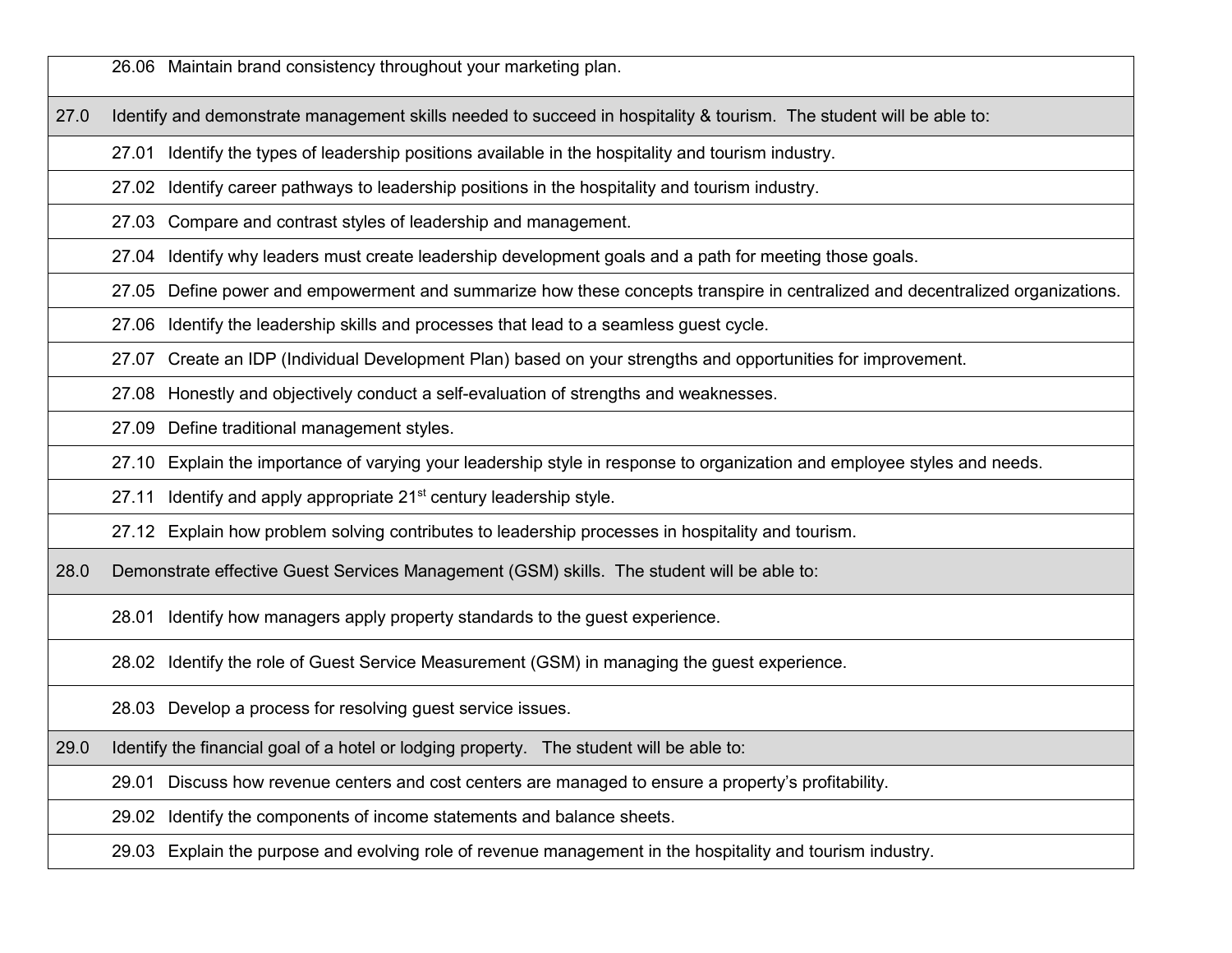29.04 Identify the tax responsibilities a hospitality and tourism leader must manage.

30.0 Examine facts and principles related to the branding process. The student will be able to:

30.01 Tell the story of their product/destination in a way that effectively speaks to the target market.

30.02 Summarize the effect colors, sounds, music and visual cues have on developing a brand.

30.03 Explain and cite examples of consistency in communication to market; both visually and in language.

30.04 Develop a brand (i.e.: logo, tag line, blog, email marketing templates, sample images, videos, music, etc.).

30.05 Communicate a brand promise to the target market through the proper communication channels of the target market.

30.06 Define the importance of generating brand awareness and brand loyalty.

31.0 Explain the value and importance of marketing research. The student will be able to:

31.01 Identify trends that affect marketing in the hospitality and tourism industry.

31.02 Cite marketing challenges (shifts or changes in travel trends) and respond to their potential occurrence.

31.03 Determine the difference between a credible source and non-credible source of data or information.

31.04 Set a knowledge-based goal; present research applicable to that goal.

32.0 Compare and contrast franchise vs. corporate owned vs. private market segments. The student will be able to:

32.01 Recognize the obligations of a franchise to the corporation.

32.02 Communicate the financial (ROI or annual profits) differences among the organization types and to whom the rewards go (individual, corporation, franchise owner, etc.).

33.0 Compare and contrast marketing concepts, advertising and public relations. The student will be able to:

33.01 Author a press release in the proper format including all applicable elements.

33.02 Differentiate between editorial and advertorial content and writing techniques.

34.0 Discuss the value, importance and trends related to internet marketing and social media. The student will be able to:

34.01 Identify like-minded groups that fit in the target audience and/or market of their brand or business.

34.02 Demonstrate ethical behavior in personal and work-related social media communications.

34.03 Differentiate between business and personal postings which comprise your digital footprint.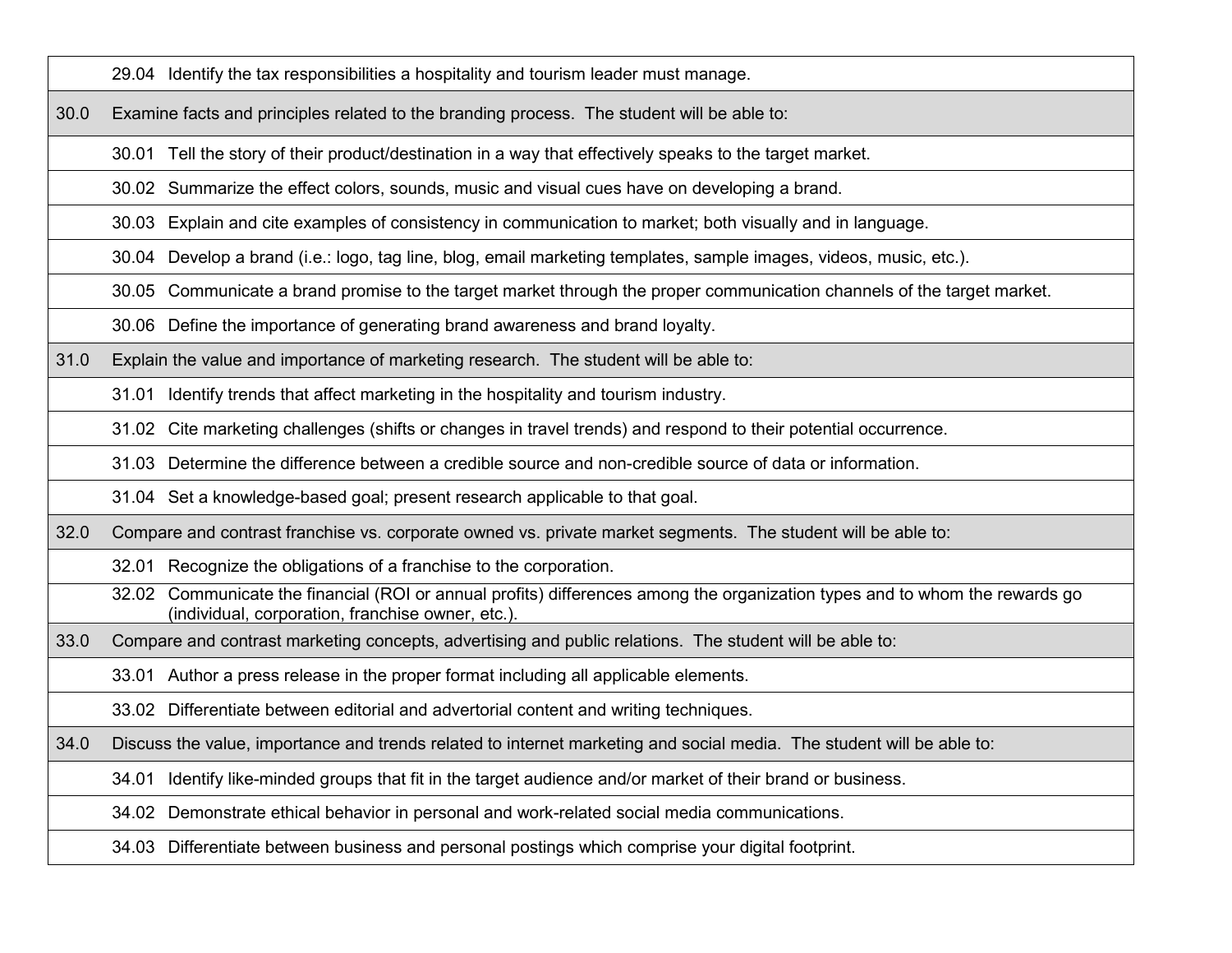| 35.0 | Illustrate effects of climate and geographic locations that affect the marketplace. The student will be able to:                                                               |  |  |
|------|--------------------------------------------------------------------------------------------------------------------------------------------------------------------------------|--|--|
|      | 35.01 Explain how season change affects peak times and consistency in business and planning for related business shifts.                                                       |  |  |
|      | 35.02 Summarize effects of population migration as it relates to business location selection and general business operations.                                                  |  |  |
| 36.0 | Demonstrate communication and human relations skills necessary for success in hospitality and tourism occupations. The student will<br>be able to:                             |  |  |
|      | 36.01 Demonstrate the ability to use problem-solving, decision-making and critical thinking strategies.                                                                        |  |  |
|      | 36.02 Demonstrate the ability to offer and accept constructive feedback.                                                                                                       |  |  |
|      | 36.03 Explain importance of maintaining confidentiality relating to business matters.                                                                                          |  |  |
|      | Demonstrate legal and ethical behavior within the scope of job responsibilities.<br>36.04                                                                                      |  |  |
|      | 36.05 Demonstrate effective etiquette/netiquette in business and interpersonal situations (i.e. phone and internet use, general<br>courtesy, manners, etc.).                   |  |  |
|      | 36.06 Demonstrate appropriate and effective oral presentation skills.                                                                                                          |  |  |
|      | 36.07 Identify and demonstrate conflict resolution strategies related to customer service, co-workers and vendors (i.e., resolving<br>complaints, disputes, and negotiations). |  |  |
|      | 36.08 Plan and participate in a meeting/conference.                                                                                                                            |  |  |
|      | Apply leadership skills through involvement in community and/or school activities.<br>36.09                                                                                    |  |  |
|      | Demonstrate techniques for making and maintaining a positive first impression.<br>36.10                                                                                        |  |  |
|      | Explain business policies to customers and vendors.<br>36.11                                                                                                                   |  |  |
|      | 36.12 Demonstrate an understanding of conflict resolution skills and how to resolve complaints while maintaining a focus on<br>achievement of goals.                           |  |  |
|      | 36.13 Apply networking skills.                                                                                                                                                 |  |  |
|      | 36.14 Assess team performance.                                                                                                                                                 |  |  |
|      | 36.15 Differentiate between appropriate and inappropriate business attire and grooming.                                                                                        |  |  |
|      | 36.16 Debate current issues impacting the industry.                                                                                                                            |  |  |
|      | 36.17 Explain verbal and nonverbal communication.                                                                                                                              |  |  |
|      | 36.18 Recognize and respond to guest needs                                                                                                                                     |  |  |
| 37.0 | Identify federal laws, legislation and regulations related to the hospitality & tourism industry. The student will be able to:                                                 |  |  |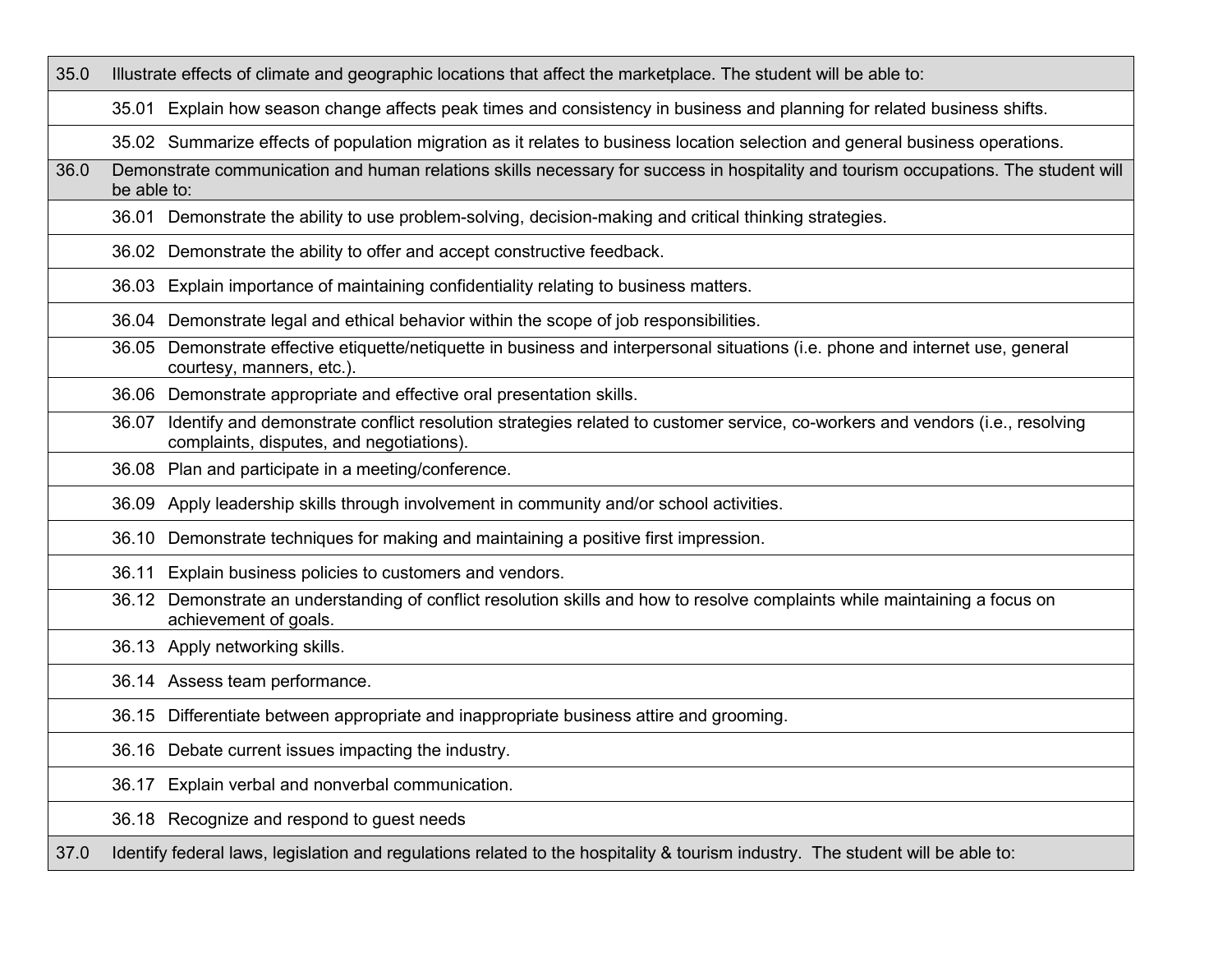|      | 37.01 Identify the employment laws that impact the hospitality and tourism industry and the role of human resources managers in<br>applying these laws.                                   |
|------|-------------------------------------------------------------------------------------------------------------------------------------------------------------------------------------------|
|      | Identify the laws, legislation, and regulations that affect the hospitality & tourism industry.<br>37.02                                                                                  |
|      | 37.03 Discuss state and federal labor laws regulating the workplace (e.g., Child Labor Law, Sexual Harassment, EEOC, ADA,<br>FMLA, and OSHA).                                             |
|      | 37.04 Discuss the role of federal, state and local regulatory agencies as it relates to hospitality and tourism.                                                                          |
|      | 37.05 Identify ways to follow OSHA requirements.                                                                                                                                          |
| 38.0 | Demonstrate an understanding of current conservation and sustainable practices in the hospitality industry. The student will be able<br>to:                                               |
|      | 38.01 Describe the benefits of sustainable practices and the role hospitality and tourism managers play implementing them.                                                                |
|      | Identify green practices that can be initiated and implemented by the front office.<br>38.02                                                                                              |
|      | Discuss housekeeping management's role in promoting sustainable practices.<br>38.01                                                                                                       |
|      | 38.02 Explain the benefits of using sustainable building materials.                                                                                                                       |
|      | Identify ways the facilities management team can reduce a property's carbon footprint.<br>38.03                                                                                           |
|      | 38.04 Explain how food and beverage operations address guest requests (i.e. healthier food options, sustainable foods, and food<br>allergy issues).                                       |
| 39.0 | Exhibit the ability to follow state mandated guidelines for food service. The student will be able to:                                                                                    |
|      | Demonstrate and utilize proper techniques for transporting, cooking and holding food (proper ways to cool/reheat food; holding<br>39.01<br>temperatures).                                 |
|      | 39.02 Demonstrate and utilize proper cleaning, sanitizing, and disinfecting techniques (cleaning vs. sanitizing; storing cleaning<br>supplies; proper procedures for cleaning equipment). |
|      | 39.03 Describe symptoms of food borne illness and prevention of.                                                                                                                          |
|      | 39.04 Describe cross contamination and incorporate strategies to prevent this from occurring.                                                                                             |
|      | 39.05 Demonstrate and utilize proper pest control procedures.                                                                                                                             |
|      | 39.06 Demonstrate the knowledge necessary to obtain certification for a food handler or food safety protection manager.                                                                   |
|      | 39.07 Demonstrate proper knowledge and technique to sanitarily set and clear a table in a dining room.                                                                                    |
| 40.0 | Apply safety and sanitation procedures in the handling, processing and storing of food products. The student will be able to:                                                             |
|      | 40.01 Explain techniques and procedures for the safe handling of food products.                                                                                                           |
|      | 40.02 Evaluate food product handling procedures.                                                                                                                                          |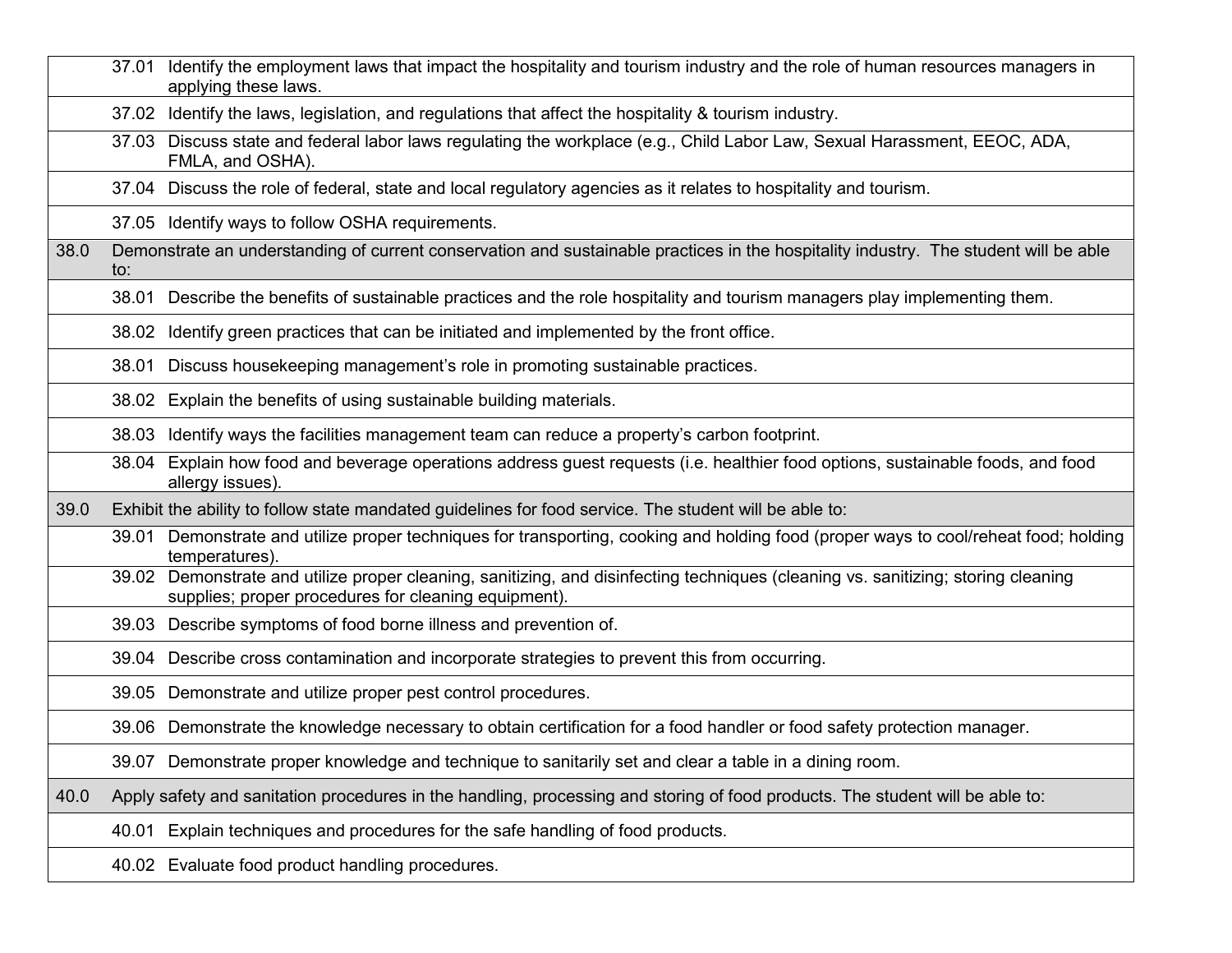|      | 40.03 Demonstrate approved food product handling techniques.                                                                                    |
|------|-------------------------------------------------------------------------------------------------------------------------------------------------|
|      | 40.04 Describe the importance of performing quality-assurance tests on food products.                                                           |
|      | 40.05 Perform quality-assurance tests on food products.                                                                                         |
|      | Describe the effects food-borne pathogens have on food products and humans.<br>40.06                                                            |
|      | Explain the importance of microbiological tests in food product preparation, listing common spoilage and pathogenic<br>40.07<br>microorganisms. |
|      | 40.08 Conduct and interpret microbiological tests for food-borne pathogens and implement corrective procedures.                                 |
|      | Explain the importance of record keeping in a food products and processing system.<br>40.09                                                     |
|      | 40.10 Discuss documentation procedures in a food products and processing system.                                                                |
|      | 40.11 Demonstrate proper record keeping in a food products and processing system.                                                               |
| 41.0 | Demonstrate worker safety procedures with food product and processing equipment and facilities. The student will be able to:                    |
|      | Explain safety standards that must be observed in facility design and equipment use.<br>41.01                                                   |
|      | Outline guidelines for personnel safety in the food products and processing industry.<br>41.02                                                  |
|      | 41.03 Evaluate a facility to determine the implementation of safety procedures.                                                                 |
| 42.0 | Summarize the procedures for food service operations. The student will be able to:                                                              |
|      | 42.01 Facilitate proper use of current general inspection guidelines.                                                                           |
|      | 42.02 Explain general storage guidelines.                                                                                                       |
|      | 42.03 Compare storage guidelines for specific types of food.                                                                                    |
|      | 42.04 Explain proper procedures for cook food. (See current Food Code for temperature information).                                             |
|      | 42.05 Recommend proper cooling and reheating procedures for various food items. (See current Food Code for temperatures).                       |
|      | 42.06 Explain procedures for holding food for service.                                                                                          |
|      | 42.07 Demonstrate proper techniques in serving food.                                                                                            |
|      | 42.08 Develop a plan for offsite service handling of food.                                                                                      |
| 43.0 | Explain the daily sanitation operations of a food service facility. The student will be able to:                                                |
|      | Develop a cleaning program that includes proper procedures for cleaning, sanitizing, dish washing and facility.<br>43.01                        |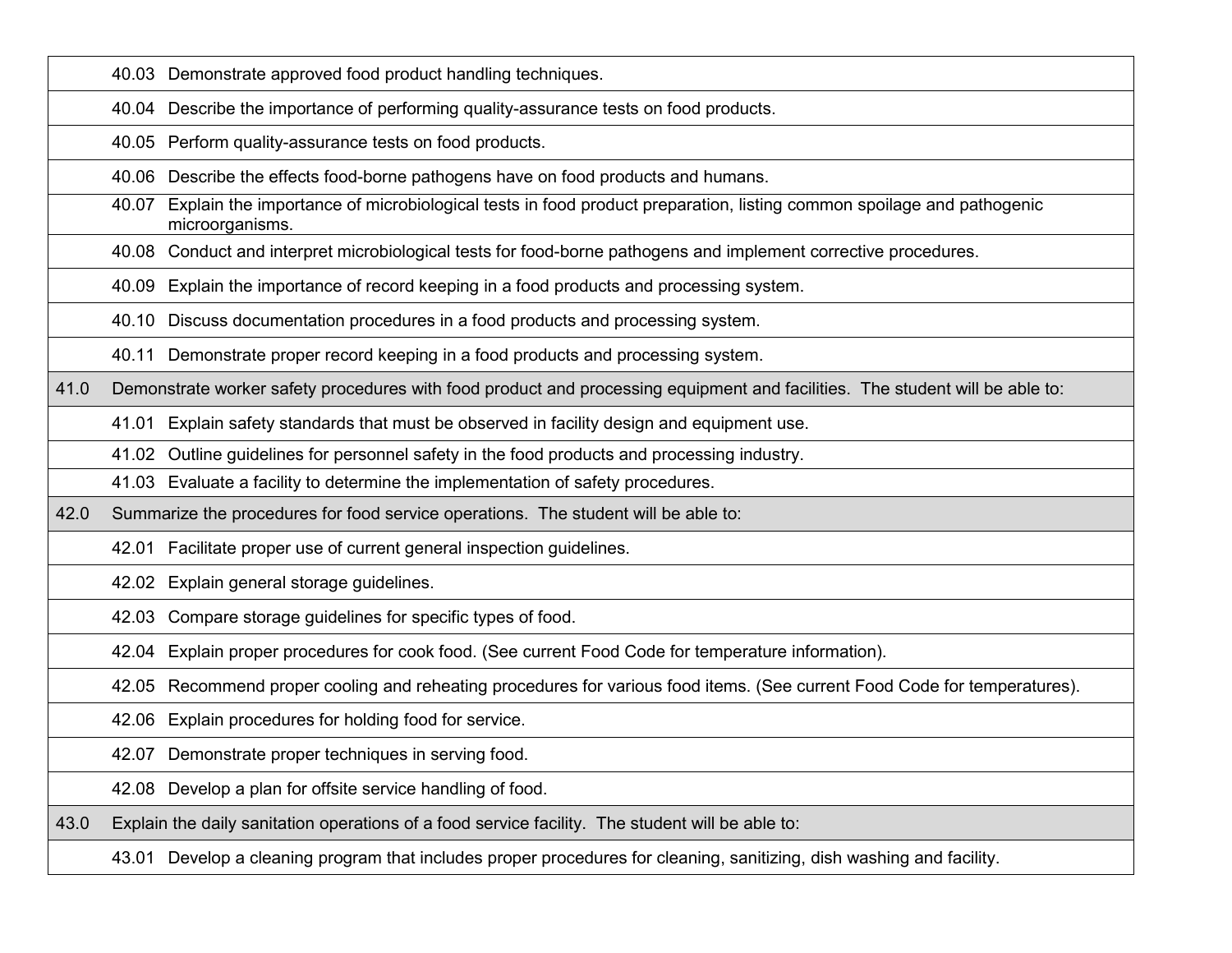43.02 Explain the importance of (IPM) Integrated Pest Management programs.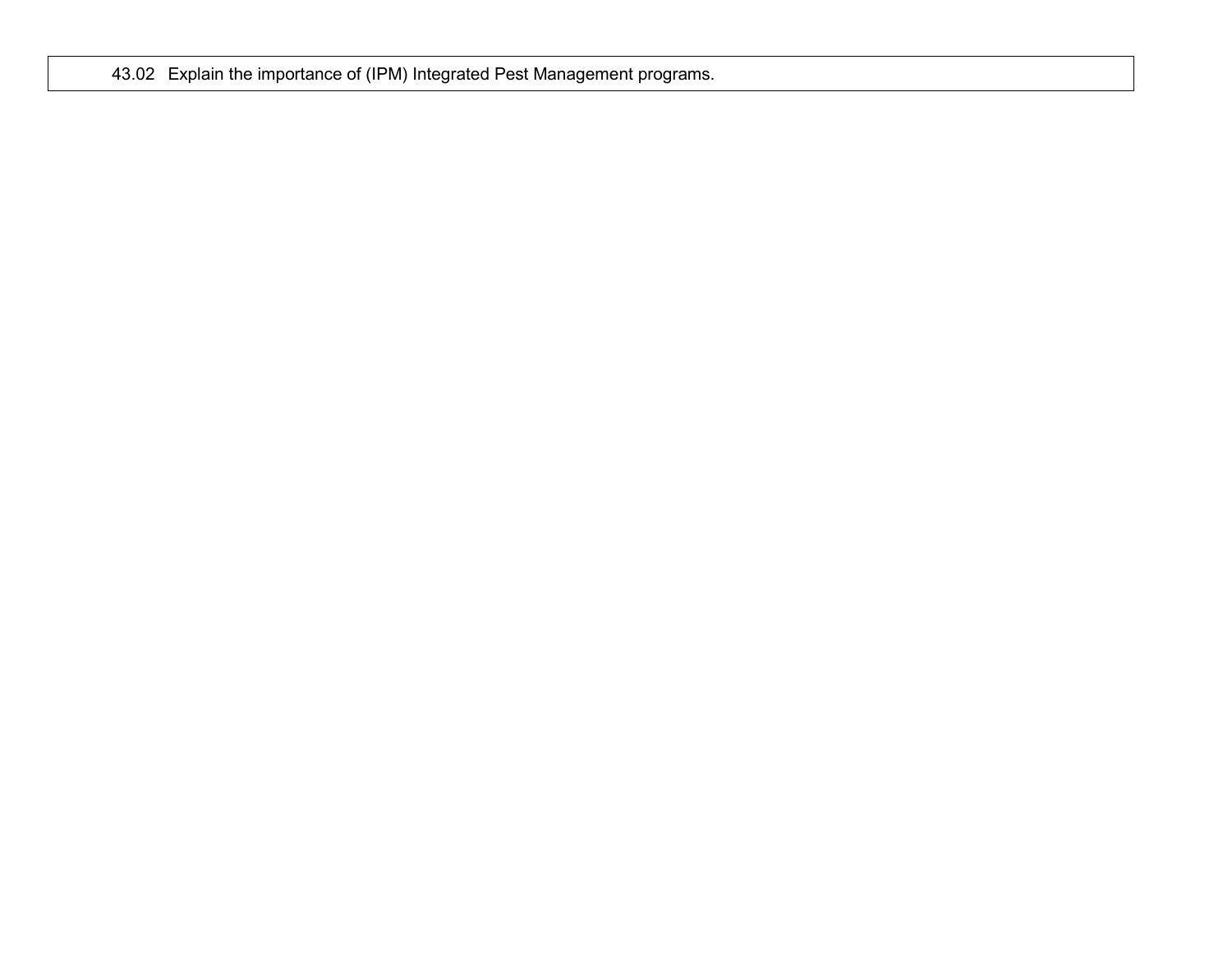**Course Title: Hospitality and Tourism Operations Internship Course Number: Course Credit: 1**

### **Course Description:**

The Hospitality and Tourism Internship course provides students the opportunity to demonstrate human relations, communications, and employability skills necessary for entry-level employment in the hospitality & tourism industry. Additionally, it will enhance the instruction and competencies developed through classroom instruction.

| <b>CTE Standards and Benchmarks</b> |       |                                                                                                                    |  |
|-------------------------------------|-------|--------------------------------------------------------------------------------------------------------------------|--|
| 44.0                                |       | Perform critical job skills. The student will be able to:                                                          |  |
|                                     |       | 44.01 Apply literacy skills in technical reading, computing and calculating.                                       |  |
|                                     |       | 44.02 Perform tasks as outlined in the individualized job performance skills plan.                                 |  |
|                                     |       | 44.03 Maintain relevant employment documents.                                                                      |  |
|                                     | 44.04 | Sustain mentoring relationships in the workplace.                                                                  |  |
|                                     | 44.05 | Communicate in business settings by listening, writing, speaking and presenting with professional demeanor.        |  |
|                                     |       | 44.06 Collaborate, communicate and interact utilizing technology.                                                  |  |
|                                     |       | 44.07 Offer alternative suggestions or solutions rather than simply rejecting others ideas.                        |  |
|                                     |       | 44.08 Contribute to team efforts by fulfilling responsibilities and valuing diversity.                             |  |
|                                     | 44.09 | Explore networking opportunities through professional associations.                                                |  |
|                                     |       | 44.10 Exercise proper judgment in decision making.                                                                 |  |
|                                     |       | 44.11 Adapt to changing organizational environments with flexibility.                                              |  |
|                                     |       | 44.12 Build a portfolio reflecting experiences and skills gained during the internship (i.e. research paper, etc.) |  |
| 45.0                                |       | Display professional work habits. The student will be able to:                                                     |  |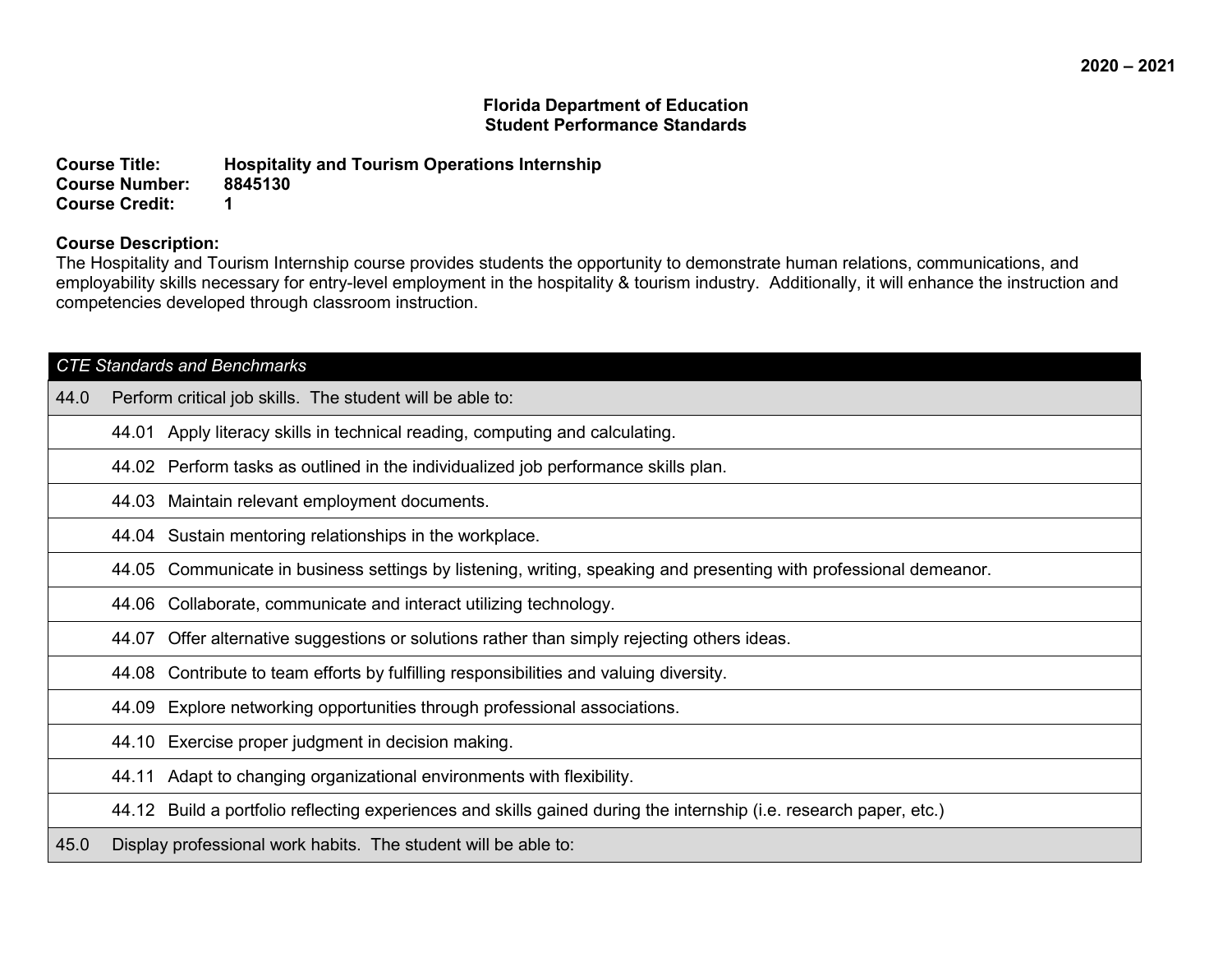45.01 Report as expected, on time, appropriately dressed and groomed and ready to work.

45.02 Create a positive professional image through proper introductions, eye contact, and a firm handshake.

45.03 Model acceptable work habits and conduct in the workplace as defined by company policy.

45.04 Complete and follow through on tasks and take initiative as warranted.

45.05 Respond to internal and external customers' needs and concerns.

45.06 Practice business etiquette and social sensitivity in face to face interaction, on the telephone and the Internet.

45.07 Build bridges between conflicting attitudes and ways of thinking.

46.0 Demonstrate ethical behavior. The student will be able to:

46.01 Compare business activities to professional standards.

46.02 Demonstrate the ability to show empathy, respect and support for others.

46.03 Recognize the importance of confidentiality and privacy.

46.04 Recognize gender, religious and culturally appropriate behaviors.

46.05 Recognize protocol for giving and receiving gifts.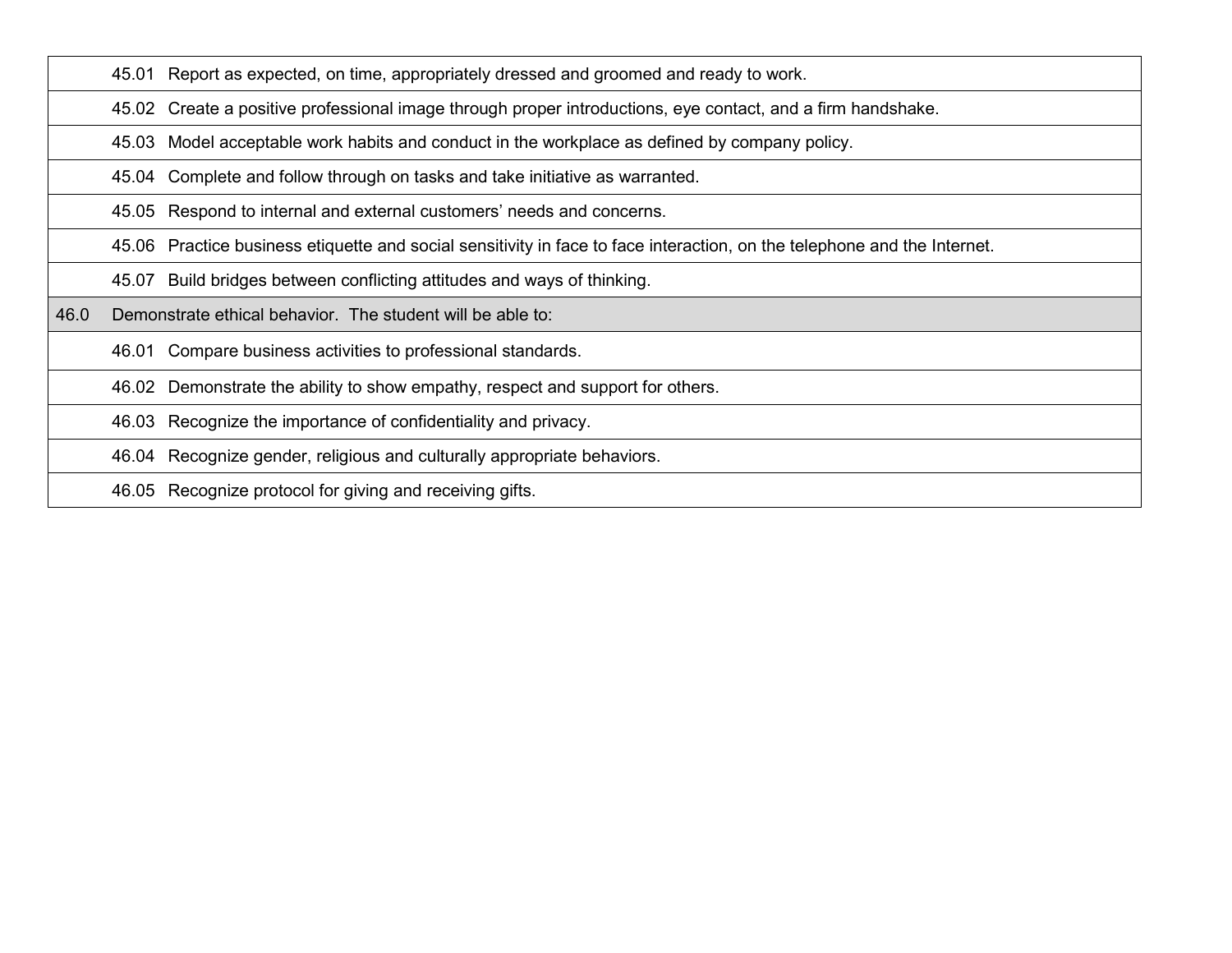| <b>Course Title:</b>            |   |
|---------------------------------|---|
| <b>Secondary Course Number:</b> | 8 |
| <b>Course Credit:</b>           |   |

**Course Title: Hospitality and Tourism Cooperative Education - OJT Secondary Course Number: 8800420**

# **Standards and Benchmarks**

| 47.0 | Perform designated job skills. The student will be able to: |  |  |  |  |
|------|-------------------------------------------------------------|--|--|--|--|
|      | 47.01 Perform tasks as outlined in the training plan.       |  |  |  |  |
|      | 47.02 Demonstrate job performance skills.                   |  |  |  |  |
|      | 47.03 Demonstrate safety procedures on the job.             |  |  |  |  |
|      | 47.04 Maintain appropriate records.                         |  |  |  |  |
|      | 47.05 Attain an acceptable level of productivity.           |  |  |  |  |
|      | 47.06 Demonstrate appropriate dress and grooming habits.    |  |  |  |  |
| 48.0 | Demonstrate work ethics. The student will be able to:       |  |  |  |  |
|      | 48.01 Follow directions.                                    |  |  |  |  |
|      | 48.02 Demonstrate good human relations skills on the job.   |  |  |  |  |
|      | 48.03 Demonstrate good work habits.                         |  |  |  |  |
|      | 48.04 Demonstrate acceptable business ethics.               |  |  |  |  |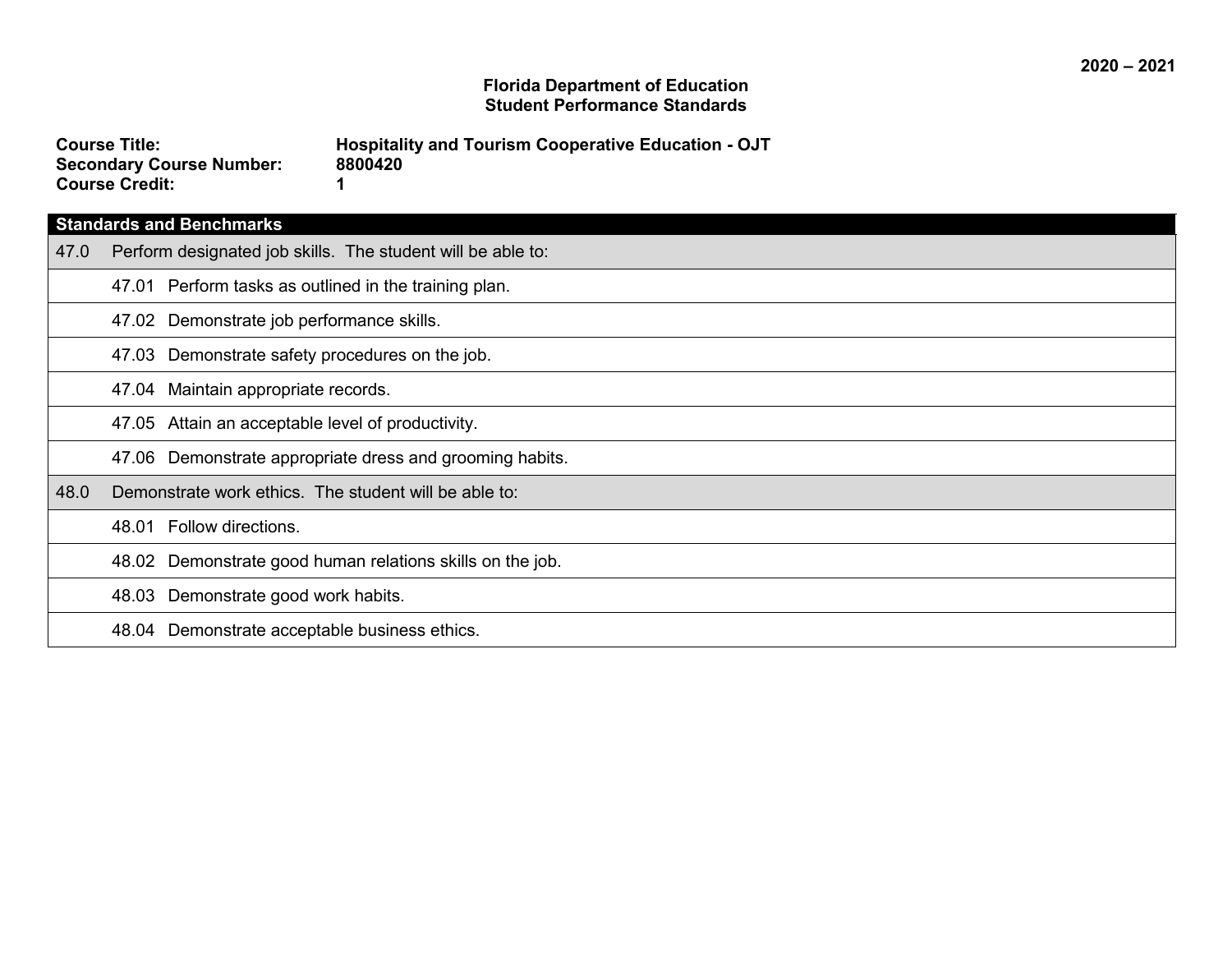**Course Title: Hospitality & Tourism Entrepreneurship Course Number: Course Credit: 1**

### **Course Description:**

The purpose of this course is to provide with the academic and technical preparation to pursue high-demand and high-skill careers in hospitality related industries. In addition, this course is designed so that performance standards meet employer expectations, enhancing the employability of students.

| 49.0 | Apply entrepreneurship skills. The student will be able to: |                                                                                                                                                                            |  |
|------|-------------------------------------------------------------|----------------------------------------------------------------------------------------------------------------------------------------------------------------------------|--|
|      | 49.01                                                       | Analyze industry trends in the food service and hospitality industry.                                                                                                      |  |
|      | 49.02                                                       | Identify the elements of a business plan to include vision, mission, goals, SWOT analysis (strength, weakness, opportunities and<br>threats) strategies, and action plans. |  |
|      | 49.03                                                       | Display an understanding of the marketing channels used in promoting destinations and products.                                                                            |  |
|      |                                                             | 49.04 Identify "niche market" marketing strategies.                                                                                                                        |  |
|      | 49.05                                                       | Identify and summarize common lodging industry references (e.g., Official Hotel Guide, Hotel and Travel Index, OAG Business<br>Travel Planner, CRS display).               |  |
|      | 49.06                                                       | Compare and contrast benefits of joining or starting a new business.                                                                                                       |  |
|      |                                                             | 49.07 Summarize profit and loss statements.                                                                                                                                |  |
|      |                                                             | 49.08 Examine loss prevention factors (such as safety, sanitation, food handling, ware handling, maintenance, insurance, and<br>environmental effects).                    |  |
|      | 49.09                                                       | Explain the Florida Green Lodging program and the requirements to receive the Green Certification.<br>(http://www.dep.state.fl.us/greenlodging).                           |  |
|      |                                                             | 49.10 Explain LEED (Leadership in Energy and Environmental Design) and how it affects the hospitality & tourism industry.                                                  |  |
|      | 49.11                                                       | Participate in a competitive event or project related to the hospitality & tourism industry (e.g. FCCLA, FBLA, DECA).                                                      |  |
|      |                                                             | 49.12 Plan and execute themed special event (such as a student showcase or party) including event production costs.                                                        |  |
|      |                                                             | 49.13 Understand the difference between having franchised property vs. starting a business from scratch.                                                                   |  |
| 50.0 |                                                             | Demonstrate management skills. The student will be able to:                                                                                                                |  |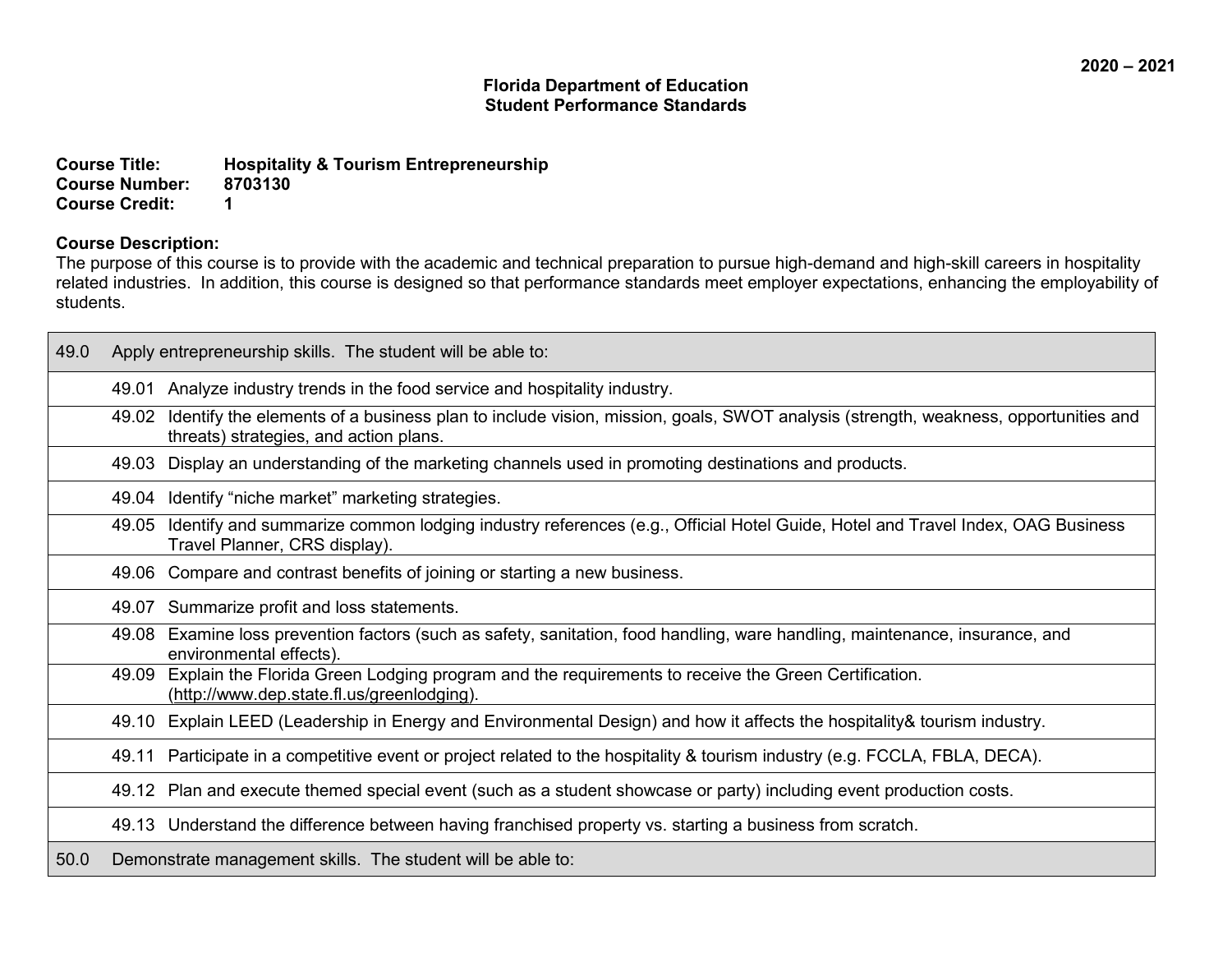|      |       | 50.01 Identify characteristics of an effective manager.                                                                                                                                                                                                                                 |
|------|-------|-----------------------------------------------------------------------------------------------------------------------------------------------------------------------------------------------------------------------------------------------------------------------------------------|
|      | 50.02 | Identify the roles and responsibilities of the general manager and assistant manager(s) and recognize the effectiveness of<br>delegation techniques.                                                                                                                                    |
|      |       | 50.03 Recognize the needs of diverse populations.                                                                                                                                                                                                                                       |
|      | 50.04 | Identify, demonstrate, and utilize fundamentals of customer service and addressing difficult customers.                                                                                                                                                                                 |
|      | 50.05 | Develop employee guidelines and standard operating procedures (such as job descriptions, training, and scheduling).                                                                                                                                                                     |
|      | 50.06 | Identify and explain techniques of front-of-the-house and back-of-the-house responsibilities (including dining room setup,<br>greeting, order-taking, serving, clearing, check presentation, bussing, and cashiering) resulting in the performance of duties to<br>meet customer needs. |
|      |       | 50.07 Summarize characteristics of successful teams (i.e., mission statement, code of conduct, effective leadership).                                                                                                                                                                   |
|      |       | 50.08 Identify and discuss stages of team development (i.e., forming, storming, norming, performing, transforming).                                                                                                                                                                     |
|      | 50.09 | Compare and contrast positive and negative roles individuals play in a team situation, including team building strategies.                                                                                                                                                              |
|      | 50.10 | Apply dispute resolution skills to staff grievances, conflicts, disputes, and/or complaint and recognize employee incentive<br>programs.                                                                                                                                                |
|      | 50.11 | Describe corporate hospitality roles within lodging operations, housekeeping, engineering, food & beverage, and culinary<br>departments.                                                                                                                                                |
|      |       | 50.12 Understand what defines excellent service and attributes of exceptional guest service.                                                                                                                                                                                            |
|      |       | 50.13 Define "critical moment" as it relates to customer service.                                                                                                                                                                                                                       |
| 51.0 |       | Analyze federal, state and local tax regulations and laws in relation to hospitality and tourism entities. The student will be able to:                                                                                                                                                 |
|      |       | 51.01 Follow federal, state, and local sanitation and safety codes.                                                                                                                                                                                                                     |
|      |       | 51.02 Analyze laws, legislation, and regulations that affect the lodging industry.                                                                                                                                                                                                      |
|      |       | 51.03 Discuss state and federal labor laws regulating the workplace (e.g., Child Labor Law, sexual harassment, EEOC, ADA, FMLA,<br>and OSHA).                                                                                                                                           |
|      |       | 51.04 Discuss the role of federal, state and local regulatory agencies as it relates to hospitality and tourism.                                                                                                                                                                        |
| 52.0 |       | Apply effective verbal and non-verbal communication skills (i.e. written, electronic, conflict resolution). The student will be able to:                                                                                                                                                |
|      |       | 52.01 Demonstrate making eye contact with every guest and smile in face to face conversations (i.e.: 5 and 10 foot rule).                                                                                                                                                               |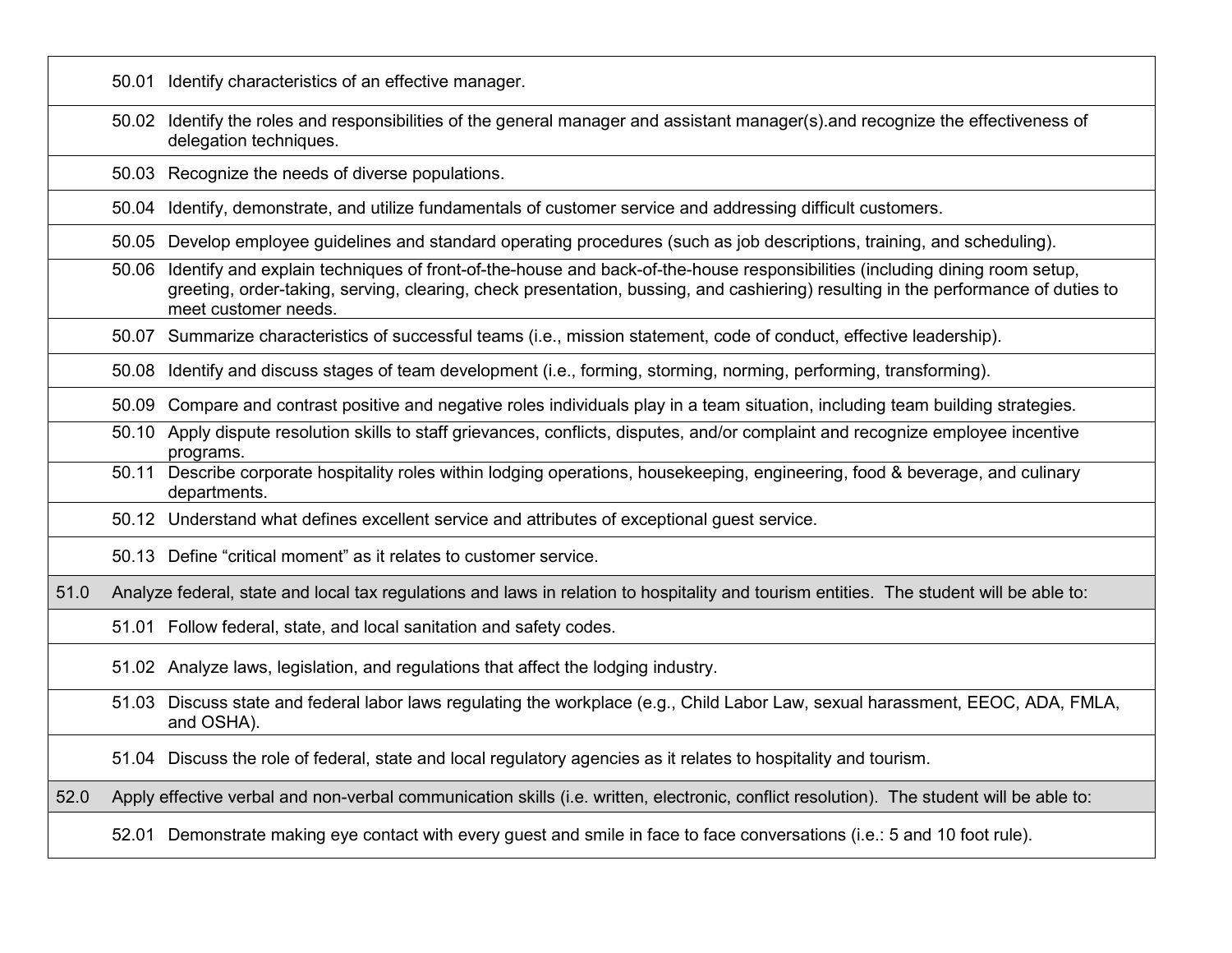|      |       | 52.02 Demonstrate proper telephone etiquette techniques (i.e. answering a telephone call, enunciating, call holds, and transfers).                                            |
|------|-------|-------------------------------------------------------------------------------------------------------------------------------------------------------------------------------|
|      |       | 52.03 Demonstrate an understanding of acceptable personal email addresses and acceptable personal references on social media.                                                 |
|      |       | 52.04 Demonstrate an understanding of acceptable personal cell phone etiquette (i.e. appropriate voice mail messages on their cell<br>phone and proper answering techniques). |
|      |       | 52.05 Demonstrate effective listening skills and awareness of "service failures", timely "service recovery" and personal responsibility.                                      |
|      |       | 52.06 Respond effectively with appropriate form of communication (i.e. when to use email vs. text message vs. phone call).                                                    |
|      | 52.07 | Delegate/assign tasks to employee and/or leave information for next shift or manager when appropriate.                                                                        |
|      |       | 52.08 Respond appropriately to social media comments about venue or property on travel sites (i.e. Trip Advisor and/or other media<br>outlet).                                |
| 53.0 |       | Demonstrate proficiency with technology and equipment use. The student will be able to:                                                                                       |
|      | 53.01 | Identify computer software available for food service and hospitality management.                                                                                             |
|      | 53.02 | Use appropriate software to develop an accounting and record-keeping system that includes purchasing, receiving, storing and<br>inventory.                                    |
|      |       | 53.03 Describe various media and marketing tools utilized to promote lodging establishments.                                                                                  |
|      |       | 53.04 Create and deliver an oral presentation using technology.                                                                                                               |
|      |       | 53.05 Locate and explain information found in trade journals, manuals, graphs, schedules, charts, diagrams, maps, and Internet<br>resources.                                  |
|      | 53.06 | Identify technology used in social media marketing and software used to communicate between guest and the venue.                                                              |
|      | 53.07 | Demonstrate the ability to understand types of AV equipment needed in events and lodging to support operations.                                                               |
|      | 53.08 | Demonstrate the ability to understand and know what CRM is and what tools are used to communicate within the property and/or<br>venue.                                        |
| 54.0 |       | Demonstrate employability skills necessary for success. The student will be able to:                                                                                          |
|      |       | 54.01 Identify and demonstrate appropriate dress and grooming for employment.                                                                                                 |
|      |       | 54.02 Identify and demonstrate effective interviewing skills (e.g., behavioral), including effective responses to common interview<br>questions.                              |
|      |       | 54.03 Maintain hygiene, professional appearance, and a positive attitude.                                                                                                     |
|      |       | 54.04 Identify and demonstrate how to request and fill out an application using appropriate professional language.                                                            |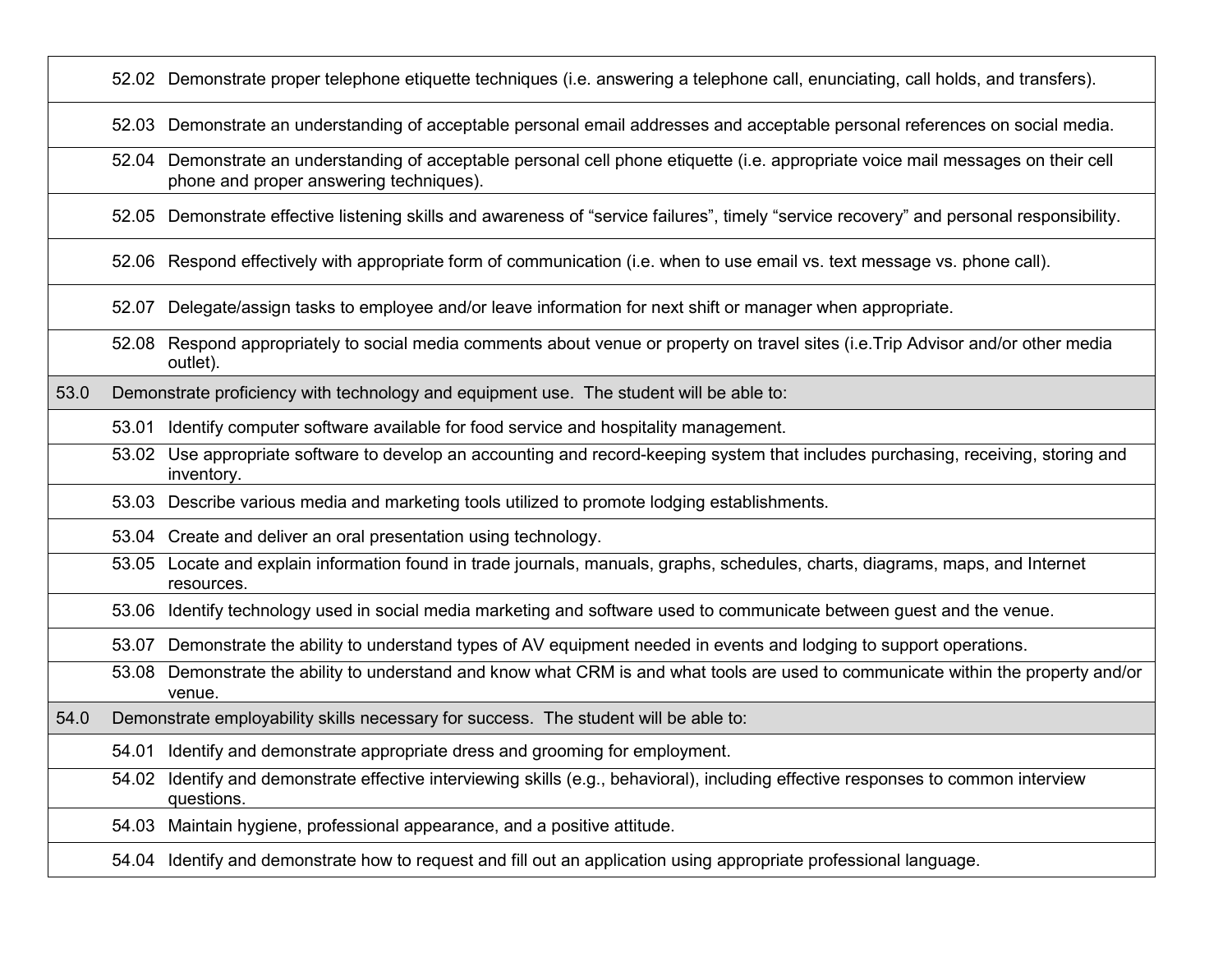|      | 54.05 Demonstrate the ability to understand phone etiquette when receiving a call back for an interview and how to leave voicemails.                                                             |
|------|--------------------------------------------------------------------------------------------------------------------------------------------------------------------------------------------------|
|      | 54.06 Understand the importance of the first 90 days of being new on the job.                                                                                                                    |
|      | 54.07 Understand the importance of networking to create an awareness of job opportunities.                                                                                                       |
|      | 54.08 Demonstrate the ability to complete an employment application.                                                                                                                             |
|      | 54.09 Understand the importance of community service and how to turn that into a job opportunity.                                                                                                |
| 55.0 | Apply customer service skills. The student will be able to:                                                                                                                                      |
|      | 55.01 Demonstrate accurately taking a guest's hotel reservation via the phone.                                                                                                                   |
|      | 55.02 Demonstrate proper communication skills and questioning techniques in order to identify the needs of customers and guest<br>services.                                                      |
|      | 55.03 Analyze and apply the steps to conflict resolution using assertiveness and stress management techniques during customer<br>interactions.                                                   |
|      | 55.04 Analyze individual traits related to teamwork, self-improvement, and professional growth within hospitality careers.                                                                       |
|      | 55.05 Analyze guest services by focusing on the guest's perspective, and common tools used to provide exceptional service.                                                                       |
|      | 55.06 Role play effective mirroring techniques to handle guest service complaints and/or employee disagreements.                                                                                 |
|      | Apply appropriate customer service techniques for various guest interactions, including verbal and non-verbal communication<br>55.07<br>(i.e. telephone etiquette, written correspondence, etc.) |
| 56.0 | Display ethical behavior in the workplace. The student will be able to:                                                                                                                          |
|      | 56.01 Demonstrate acceptable work habits and conduct in the workplace as defined by company policy.                                                                                              |
|      | Demonstrate legal and ethical behavior within the scope of job responsibilities, including acceptable use of social media within<br>56.02<br>and outside of work setting.                        |
| 57.0 | Describe and demonstrate personnel supervision techniques. The student will be able to:                                                                                                          |
|      | Identify delegation skills for use with subordinates with clear, understandable objectives, including time management and<br>57.01<br>performance expectations.                                  |
|      | Identify professional management techniques (i.e. "Management by Walking Around", employee empowerment, etc.) while<br>57.02<br>setting positive examples of professional behavior.              |
|      | 57.03 Demonstrate the art of "catching employees doing things correctly" and positively reinforce when appropriate.                                                                              |
|      | 57.04 Understand the concept of thorough training on specific job duties; documentation; group training and personal training files.                                                             |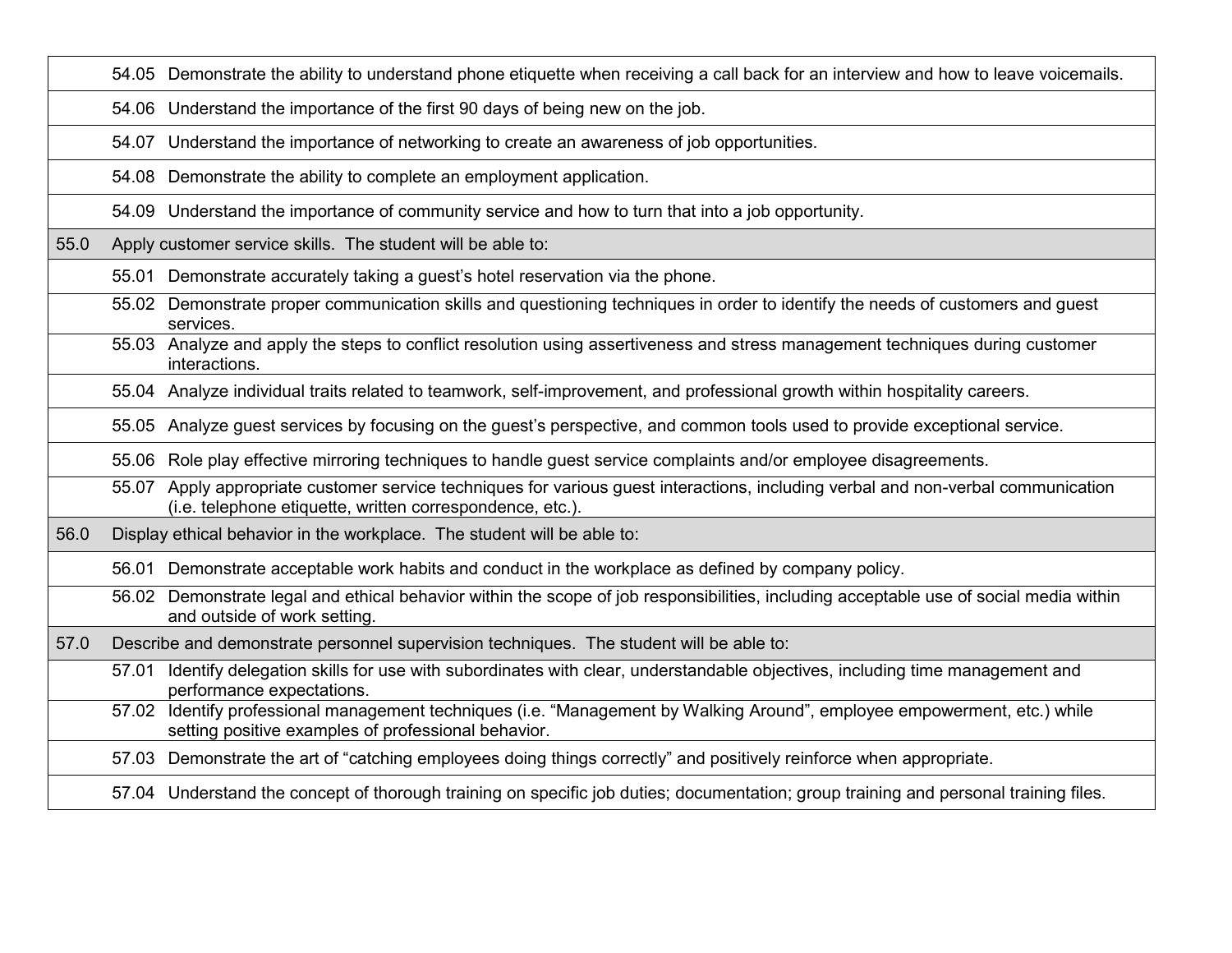## **Additional Information**

### **Laboratory Activities**

Laboratory investigations that include scientific inquiry, research, measurement, problem solving, emerging technologies, tools and equipment, as well as, experimental, quality, and safety procedures are an integral part of this career and technical program/course. Laboratory investigations benefit all students by developing an understanding of the complexity and ambiguity of empirical work, as well as the skills required to manage, operate, calibrate and troubleshoot equipment/tools used to make observations. Students understand measurement error; and have the skills to aggregate, interpret, and present the resulting data. Equipment and supplies should be provided to enhance hands-on experiences for students.

## **Academic Alignment**

Secondary Career and Technical Education courses are pending alignment to the B.E.S.T. (Benchmarks for Excellent Student Thinking) Standards for English Language Arts (ELA) and Mathematics that were adopted by the State Board of Education in February 2020. Academic alignment is an ongoing, collaborative effort of professional educators that provide clear expectations for progression year-to-year through course alignment. This initiative supports CTE programs by improving student performance through the integration of academic content within CTE courses.

### **Florida Standards for English Language Development (ELD)**

English language learners communicate for social and instructional purposes within the school setting. ELD.K12.SI.1.1

## English Language Development (ELD) Standards Special Notes:

Teachers are required to provide listening, speaking, reading and writing instruction that allows English language learners (ELL) to communicate for social and instructional purposes within the school setting. For the given level of English language proficiency and with visual, graphic, or interactive support, students will interact with grade level words, expressions, sentences and discourse to process or produce language necessary for academic success. The ELD standard should specify a relevant content area concept or topic of study chosen by curriculum developers and teachers which maximizes an ELL's need for communication and social skills. To access an ELL supporting document which delineates performance definitions and descriptors, please click on the following link: [http://www.cpalms.org/uploads/docs/standards/eld/SI.pdf.](http://www.cpalms.org/uploads/docs/standards/eld/SI.pdf) For additional information on the development and implementation of the ELD standards, please contact the Bureau of Student Achievement through Language Acquisition at sala@fldoe.org.

## **Special Notes**

The occupational standards and benchmarks outlined in this secondary program correlate to the standards and benchmarks of the postsecondary program with the same Classification of Instructional Programs (CIP) number.

MyCareerShines is an interactive resource to assist students in identifying their ideal career and to enhance preparation for employment. Teachers are encouraged to integrate this resource into the program curriculum to meet the employability goals for each student. Access MyCareerShines by visiting: [www.mycareershines.org.](http://www.mycareershines.org/)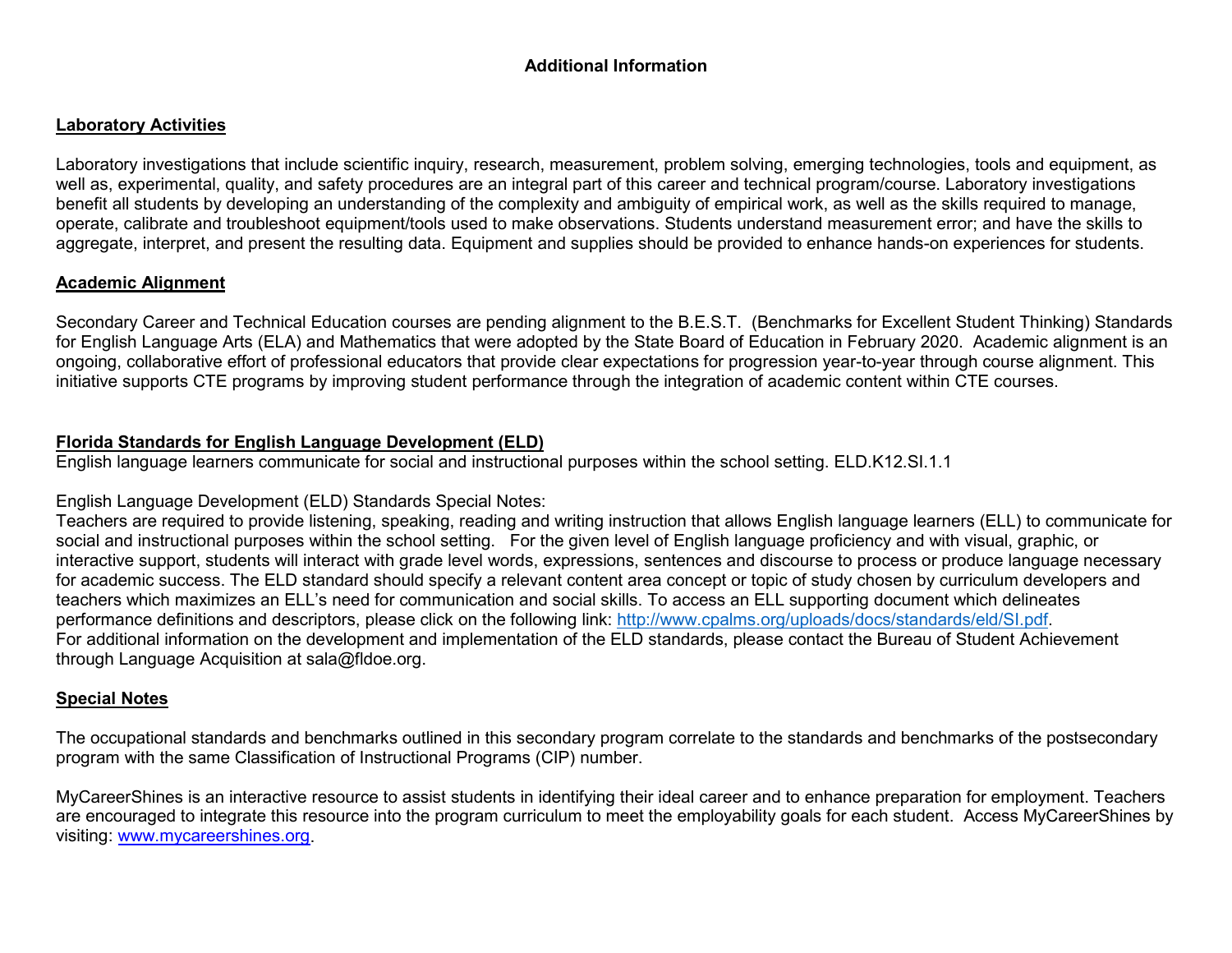**Students who choose the internship option must work a minimum of 150 hours to earn one credit**. Introduction to Hospitality & Tourism, Technology for Hospitality & Tourism and Hospitality & Tourism Marketing Management should be completed prior to enrollment in Hospitality and Tourism Internship. Each student intern is required to have a job performance skills plan, signed by the student/intern, teacher, and employer. This plan should include competencies developed through classroom experiences, a list of on-the-job duties and tasks to be performed, and identification of student performance standards. The Hospitality & Tourism Internship may provide paid or non-paid work experience based on the needs of the student and availability of positions.

## **Career and Technical Student Organization (CTSO)**

Family, Career and Community Leaders of America (FCCLA); Future Business Leaders of America (FBLA) and Florida DECA are the intercurricular career and technical student organizations providing leadership training and reinforcing specific career and technical skills. Career and Technical Student Organizations provide activities for students as an integral part of the instruction offered.

## **Cooperative Training – OJT**

On-the-job training is appropriate but not required for this program. Whenever offered, the rules, guidelines, and requirements specified in the OJT framework apply.

## **Accommodations**

Federal and state legislation requires the provision of accommodations for students with disabilities as identified on the secondary student's Individual Educational Plan (IEP) or 504 plan or postsecondary student's accommodations' plan to meet individual needs and ensure equal access. Accommodations change the way the student is instructed. Students with disabilities may need accommodations in such areas as instructional methods and materials, assignments and assessments, time demands and schedules, learning environment, assistive technology and special communication systems. Documentation of the accommodations requested and provided should be maintained in a confidential file.

In addition to accommodations, some secondary students with disabilities (students with an IEP served in Exceptional Student Education (ESE)) will need modifications to meet their needs. Modifications change the outcomes or what the student is expected to learn, e.g., modifying the curriculum of a secondary career and technical education course. Note: postsecondary curriculum and regulated secondary programs cannot be modified.

Some secondary students with disabilities (ESE) may need additional time (i.e., longer than the regular school year), to master the student performance standards associated with a regular course or a modified course. If needed, a student may enroll in the same career and technical course more than once. Documentation should be included in the IEP that clearly indicates that it is anticipated that the student may need an additional year to complete a Career and Technical Education (CTE) course. The student should work on different competencies and new applications of competencies each year toward completion of the CTE course. After achieving the competencies identified for the year, the student earns credit for the course. It is important to ensure that credits earned by students are reported accurately. The district's information system must be designed to accept multiple credits for the same course number for eligible students with disabilities.

## **Additional Resources**

For additional information regarding articulation agreements, Bright Futures Scholarships, Fine Arts/Practical Arts Credit and Equivalent Mathematics and Equally Rigorous Science Courses please refer to: